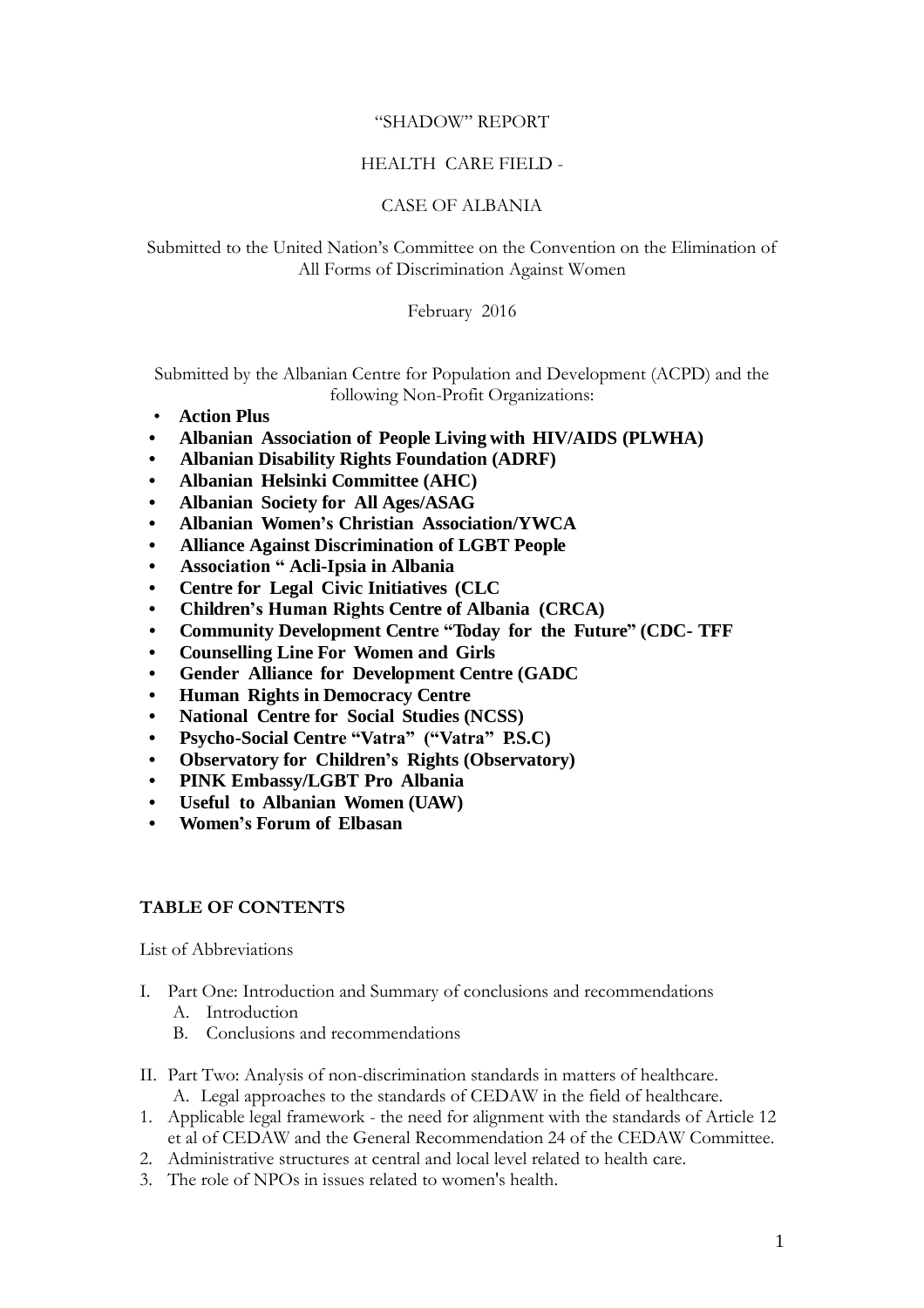### **B. Practical approaches to CEDAW standards in the field of healthcare**

- 1. General information on women's health
- 2. Access to services and awareness of women
- 3. Health and nutrition of mother and child
- 4. Sexual and reproductive health: Family planning and contraception
- 5. Provision of family planning services
- 6. Termination of pregnancy
- 7. Sexually transmitted infections, STIs and HIV/AIDS
- 8. Provision of service for vulnerable groups
- 9. Tumours of the reproductive system: Breast and cervix cancer
- 10. The health of women victims of domestic violence
- 11. Victims of trafficking (VT/PVT) and addressing health problems
- 12. Health care for women in rural areas
- 13. Women with disabilities
- 14. Women from Roma and Egyptian communities
- 15. The health of LGBTI and women LBT
- 16. The health of older women
- 17. Women serving a prison sentence
- 18. Work relations and specific issues of women's health

### **List of Abbreviations**

| Domestic Violence<br>DV<br>State Labour Inspectorate/Public Health Institute<br>PHI<br>State Health Inspectorate<br><b>SHI</b><br>Social Insurance Institute<br>SII<br><b>INSTAT</b><br>Institute of Statistics |  |
|-----------------------------------------------------------------------------------------------------------------------------------------------------------------------------------------------------------------|--|
|                                                                                                                                                                                                                 |  |
|                                                                                                                                                                                                                 |  |
|                                                                                                                                                                                                                 |  |
|                                                                                                                                                                                                                 |  |
|                                                                                                                                                                                                                 |  |
| STI<br>Sexually Transmitted Infections                                                                                                                                                                          |  |
| CC<br>Civil Code                                                                                                                                                                                                |  |
| LC<br>Labour Code                                                                                                                                                                                               |  |
| FC<br>Family Code                                                                                                                                                                                               |  |
| <b>CPD</b><br>Commissioner for Protection from Discrimination                                                                                                                                                   |  |
| <b>PHC</b><br>Primary Health Care                                                                                                                                                                               |  |
| LGE<br>Law on Gender Equality in Society                                                                                                                                                                        |  |
| <b>LGBT</b><br>Lesbian, Gay, Bisexual, Transgender and Intersex                                                                                                                                                 |  |
| MoH<br>Ministry of Health                                                                                                                                                                                       |  |
| Ministry of Social Welfare and Youth<br>MoSWY                                                                                                                                                                   |  |
| Stabilisation and Association Agreement with EU<br>SAA                                                                                                                                                          |  |
| NPO<br>Non-Profit Organization                                                                                                                                                                                  |  |
| <b>ILO</b><br>International Labour Organization                                                                                                                                                                 |  |
| World Health Organization<br><b>WHO</b>                                                                                                                                                                         |  |
| Persons with Disabilities<br><b>PWD</b>                                                                                                                                                                         |  |
| <b>NCCP</b><br>National Program of Cancer Control                                                                                                                                                               |  |
| Shadow Report<br><b>SHR</b>                                                                                                                                                                                     |  |
| Republic of Albania<br>RA                                                                                                                                                                                       |  |
| Demographic and Health Survey in Albania<br><b>DHSA</b>                                                                                                                                                         |  |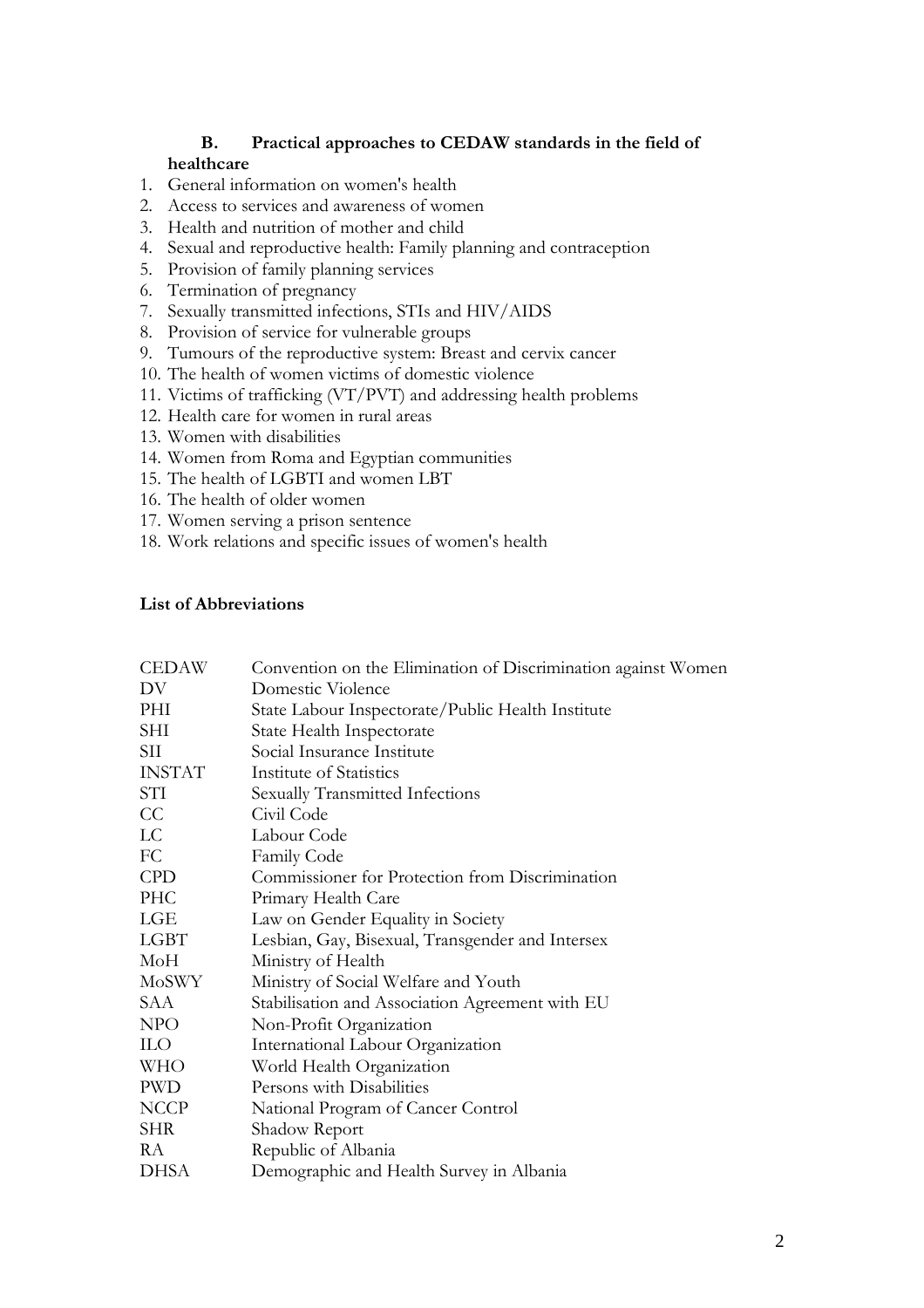| <b>NSGEEDV</b> | National Strategy for Gender Equality and Domestic Violence      |
|----------------|------------------------------------------------------------------|
| <b>NES</b>     | National Employment Service                                      |
| RH             | Reproductive Health                                              |
| <b>SRH</b>     | Sexual and Reproductive Health                                   |
| <b>SSS</b>     | <b>State Social Service</b>                                      |
| <b>THB</b>     | Trafficking of Human Beings                                      |
| ATTT           | Anti-Trafficking Technical Table                                 |
| P()            | Protection Order                                                 |
| UN Women       | United Nations Entity for Gender Equality and the empowerment of |
|                | women                                                            |
| <b>DDM</b>     | Decision of the Council of Ministers                             |
| VT/PVT         | Victims of Trafficking/Potential Victims of Trafficking          |

## **I. PART ONE**

## **A. INTRODUCTION**

- 1. Albania ratified the CEDAW Convention in 1993.
- 2. In this SHR while we have highlighted the results achieved by the Albanian government, we have also focused on what the civil society still considers to be problems and shortcomings that affect the standards of equality, creating the grounds for the discrimination against Albanian women's health issues in general and sexual and reproductive health in particular based on Articles 12/1, 14/1 of CEDAW.
- 3. In this SHR we shall only dwell on health issues. In this way, the analysis is more qualitative rather than quantitative and it is focused on issues of sexual and reproductive health, the health of violated and trafficked women, women with HIV/AIDS, women in rural areas, etc.

### **B. CONCLUSIONS AND RECOMMENDATIONS**

The SHR reaches the following conclusions and recommendations:

- 1. General conclusions and recommendations on women's health legislation
- 1. In general, the Albanian legislation is complete and provides special support and health services, specific to women, mothers and children.The problems lie much more in the implementation of the law and not just in its content. In this SHR we have identified several issues related to the legal framework, such as: the need for Law No. 10107/ 30.03.2009, "On Health Care", amended in 2013, to provide free services for children up to 18 years old; the Law "On the Promotion and Protection of Breastfeeding" to provide support to mothers for breastfeeding, the Law "On Termination of Pregnancy", amended by Law No. 57/14.02.2013, to provide free healthcare, such as tests prior to abortion or follow-up procedures, a provision for the obligation of health institutions to report the number of abortions, although this has been regulated by other acts. It is necessary to improve the legislation in areas such as: screening and preventative examinations in early pregnancies, domestic violence and measures to prevent it, gender-based violence, mental health screening, screening of women for cancers of the reproduction system, etc. Likewise, we have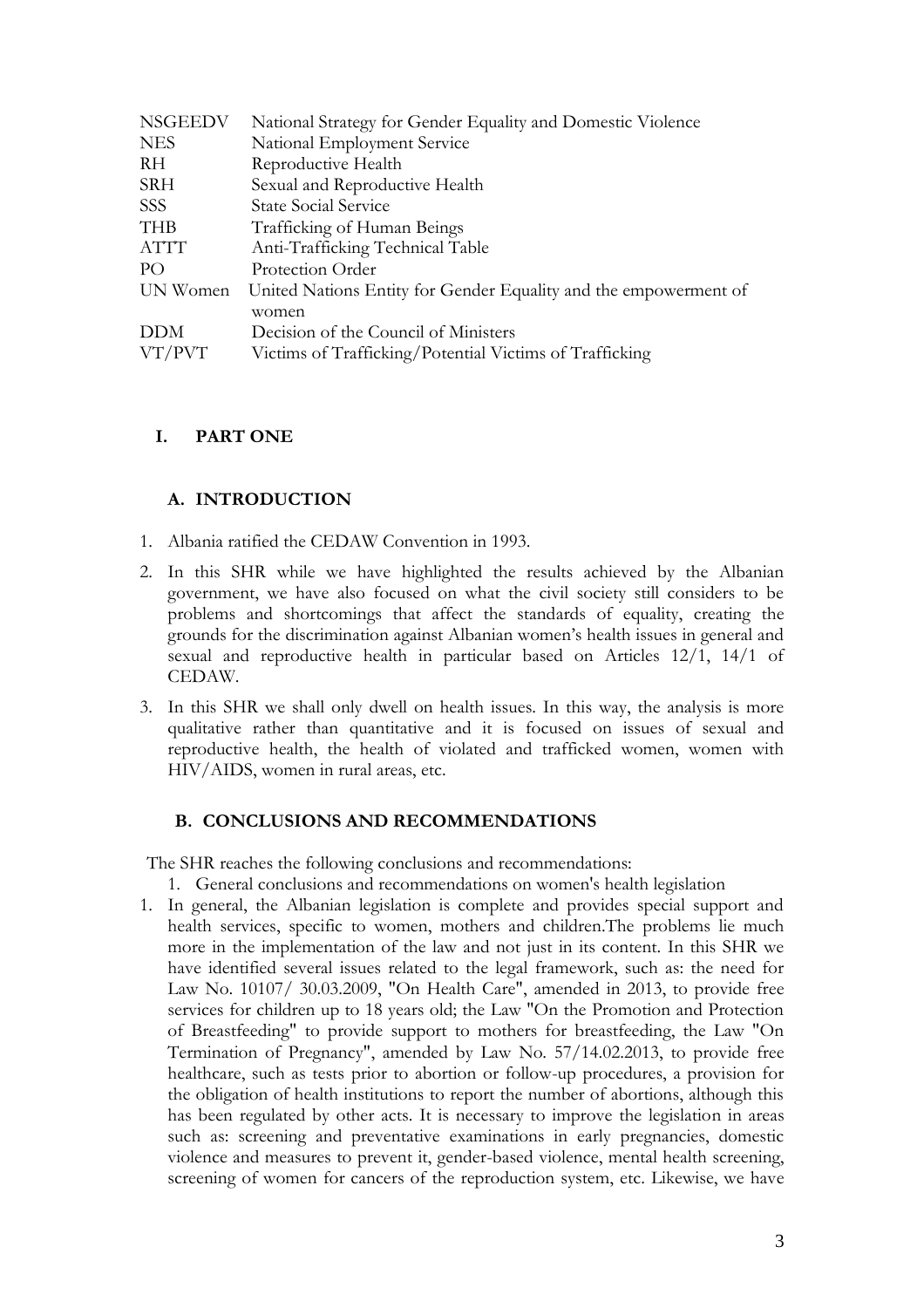identified the need for drafting and adopting a law that guarantees recognition of gender identity, (Gender Recognition Law) and the right of trans [gender] women to recognize the gender identity. The need for reviews and improvements to the legal framework concerning health should be a continuous and a progressive process.

2. Laws need bylaws such as guidelines, protocols, orders, etc., in order to provide the required result. The legal framework should be accompanied by the corresponding budgets. Periodic amendments to legislation are necessary and should be made in accordance with the dynamic changes that come about as a result of new problems and the needs that arise in the field of women's health and consultations with stakeholders.

### **2. Sexual and reproductive health: Family planning and contraception**

Conclusions: Women's health problems are obvious and affect their well-being and the potential to fulfil the right to health. The main causes of mortality among women are reported to be cardiovascular diseases and neoplasia. The insufficient awareness and [lack of] access for women to services are the main obstacles to receiving health care services. Despite the improvement of health and nutrition indicators of mothers' and children's health, there are inequalities linked to age, gender, mentality, socioeconomic level, geographical area and place of residence. There is an evident lack of integrated services, resulting in critical health gaps that limit the effectiveness of SRH programs, compromise human health and fuel the stigma and discrimination against vulnerable groups. Despite the achievements, NPOs report as problematic a low level of use of modern contraceptive methods, particularly among adolescents/youths and other vulnerable groups. Unofficial sources indicate a higher number of abortions than those published.

Recommendations:

- 1. Improvement of the quality of mothers' and children's services through unified protocols and standards for monitoring the health of mother and child. Development of a national plan in consultation with stakeholders on the health of women and girls; Arrangements for integrated sexual and reproductive health service provisions in primary health care level as per the basic service package of the approved PHC; Distribution of clinical guidelines and treatment protocols at health centres, the development of training manuals and training of personnel and updating other service guideline documents in order to implement them in practice.
- 2. The budget: The presence and identification of disparities in the health and nursing of children require prioritising the most vulnerable mothers and children in the planning process for universal health care coverage. Provision of an adequate and realistic budget for the implementation of the reproductive health strategy, together with human and administrative resources. Improved health care policies for mothers and children, expressed through better allocation of more effective financial and human resources in the health sector, with a view to ensuring equal access to quality health services for all women and children, including women in rural areas and the Roma community. The budget must ensure the quality of services and provisions with quality technological equipment.
- 3. Personnel and Infrastructure: Increase in the level of knowledge and skills of the health personnel through continuous education. Equipping health centres and clinics with the required set of equipment, specified in the basic package of primary health care. Provision of family planning services closer to vulnerable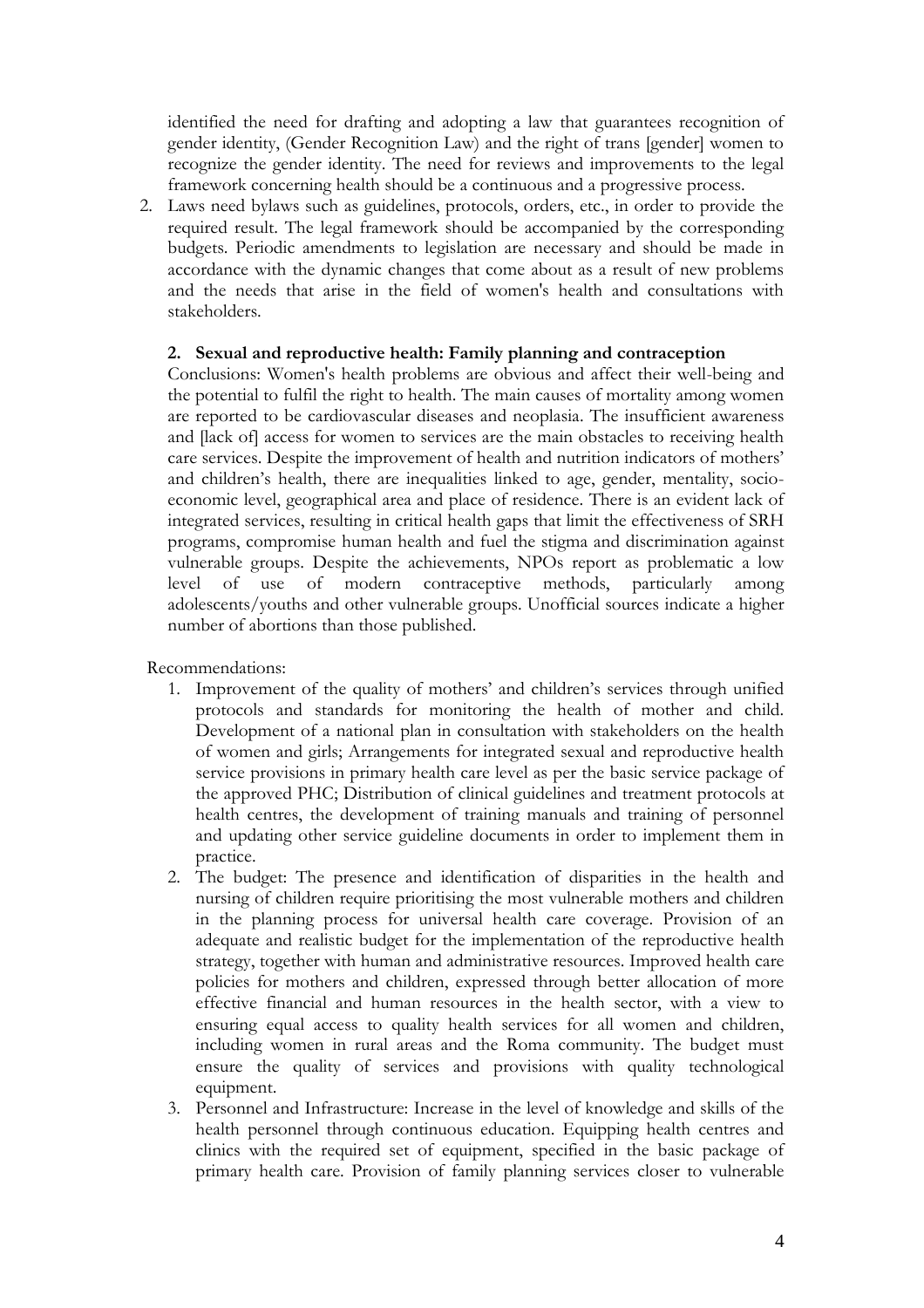groups: at the workplace, as part of a package of health services offered in these places; at clinics in rural areas, in places that young people frequent, where Roma population live, etc. Expansion of friendly services that provide counselling and family planning services for the most vulnerable groups.

- 4. Access: Provision of free medical visits near settlements for women of vulnerable groups. Provision of these health services should be made according to an approach based on the specific needs of that population.
- 5. Awareness: Awareness of women about their rights in obtaining health care and benefits of particular services; awareness of the community. Strengthening the health and prevention promotion components using interventions that are innovative and effective when traditional methods have not yielded results. Developing appropriate communication strategies to address the needs of different population groups such as: youth, Roma women, women with disabilities, and so on, and recognising the importance of well-thought interventions. Strengthening the cooperation and supporting NPOs and local communities in implementing information and educational activities and changing behaviours regarding contraception for vulnerable groups.
- 6. Evaluation and Monitoring: Despite the significant decline in mother, child and infant mortality in recent years, their levels should be evaluated continuously by the state, comparing them to other countries of the region and different areas within the country. A system should be established to monitor and evaluate the quality of services provided. Performance monitoring system, supervision and quality assurance of the service is lacking, which is reflected in the absence of data and indicators. The implementation of laws, orders and protocols in the field of health should be monitored.
- 7. Statistics: Sex-disaggregated data on all issues of reproductive health should be collected. Capacity building of health personnel in the suburbs and at the MoH for the collection and reporting of quality data should be established.
- 8. Preparation of a national study on the access of women and girls to the health system.

# **3. Voluntary termination of pregnancy**

Recommendations:

- 1. Legal: The legislation relating to the termination of pregnancy should be reviewed and improved in order to increase the safety in the performance of abortions and minimise complications with repercussions on the general and reproductive health of women. Unified protocols should be set up for safe abortion with the introduction of modern techniques and post-abortion care for all healthcare institutions that perform abortions. Consent by the woman in the terminating the pregnancy should be prioritised, and the consent of the husband should not become a necessity.
- 2. Reporting and monitoring: The monitoring system should be improved by strengthening administrative rules regarding reporting of abortions and imposing sanctions on institutions/health personnel that do not report them. These measures will significantly increase the quality of reporting of the number of abortions, especially those performed in the private sector, contributing to a more accurate assessment of the situation on abortions in the country and a better planning of interventions to improve the quality of care for safe abortion. Data collected on causes that drive women to abortion, their age and social status should be improved and in turn they will serve to the social prevention of such unwanted approaches.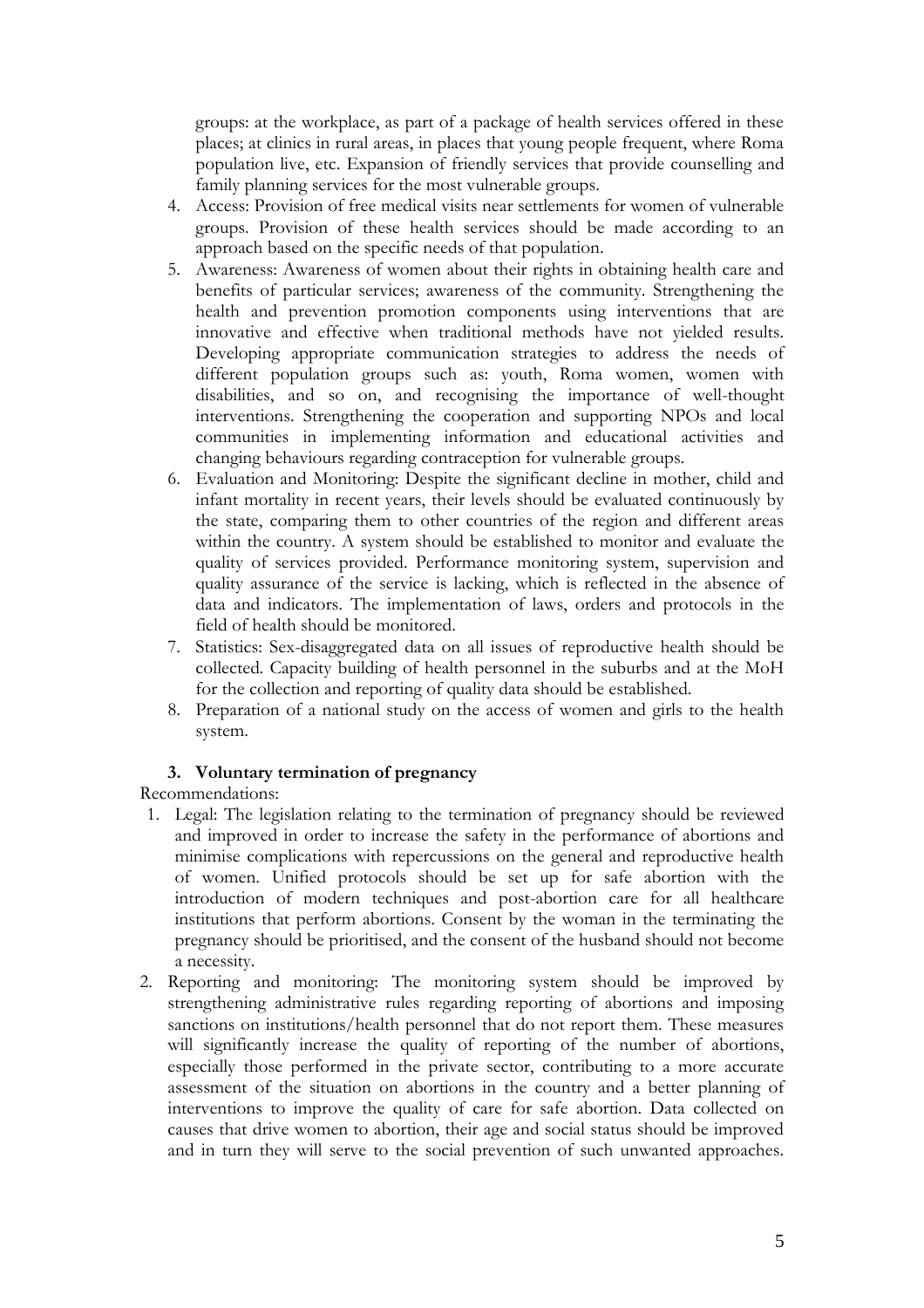The monitoring and evaluation system for the quality and performance of the public and private health services that do (carry out) abortions should be strengthened.

- 3. Measures should be taken for registering medications used for medical abortions, to improve the monitoring of their use and provide a real situation of the number of abortions that occur in the country.
- 4. Informing and educating the public [should take place] on the benefits and risks arising from the use of medications that are used to terminate the pregnancy.
- 5. Studies: An in-depth study should be undertaken to assess on a national level the phenomenon and the size of selective abortions in Albania. Obtaining this information will help policymakers to develop strategies on controlling and eliminating this phenomenon.

# **4. Women with HIV/AIDS**

## Recommendations:

- 1. Legal and political: The legal framework for the inclusion of new strategies such as risk mitigation services and their financing should be improved. A comprehensive strategy should be developed on a very broad level IEC/BCC that uses various communication channels to promote voluntary testing and counselling to prevent transmission of HIV from mother to child. Drafting and ensuring the implementation of policies and a regulatory framework that supports necessary activities and sustainable interventions for the elimination of vertical transmission of HIV from mother to child should also take place.
- 2. Administrative advisory: Specific antenatal services should be set up for the HIV screening of pregnant women, and implementation of programs for HIV counselling and testing for all pregnant women in mother and child health service centres, as defined in the basic package of primary healthcare services. The number should increase and the capacity and quality of services provided by the centres of voluntary counselling and testing should be improved in addition to the provision of financial resources for their operation.
- 3. Prevention and access: There should be a supportive environment for girls and women, to identify, address and eliminate the barriers for the prevention programs and interventions to women of sexually active age.
- 4. Monitoring: The national protocol for the prevention of HIV from mother to child should be completed and monitored by a multidisciplinary team led by PHI. The system of biological control and risky behaviours for vulnerable groups for STIs has not been able to generate data about the prevalence and incidence of HIV, given the number of undiagnosed infected cases, or provide follow-up of newly diagnosed cases, to assess the size of the most vulnerable groups and to monitor the quality of services provided to people living with HIV/AIDS.
- 5. Awareness: There should be awareness programs among women of vulnerable groups to increase the likelihood of their identification.

### **5. Tumours of the reproductive system: Breast and cervix cancer**

1. Emergencies: The Ministry of Health, along with other relevant institutions, should immediately start the implementation of the national program of cancer screening as per the priority interventions determined in the action plan.

### **6. Health of vulnerable women**

Conclusion: In general, women from vulnerable groups are faced with social exclusion and lack of access to health services. We can mention women from various groups, such as women living in rural areas, women with disabilities, women living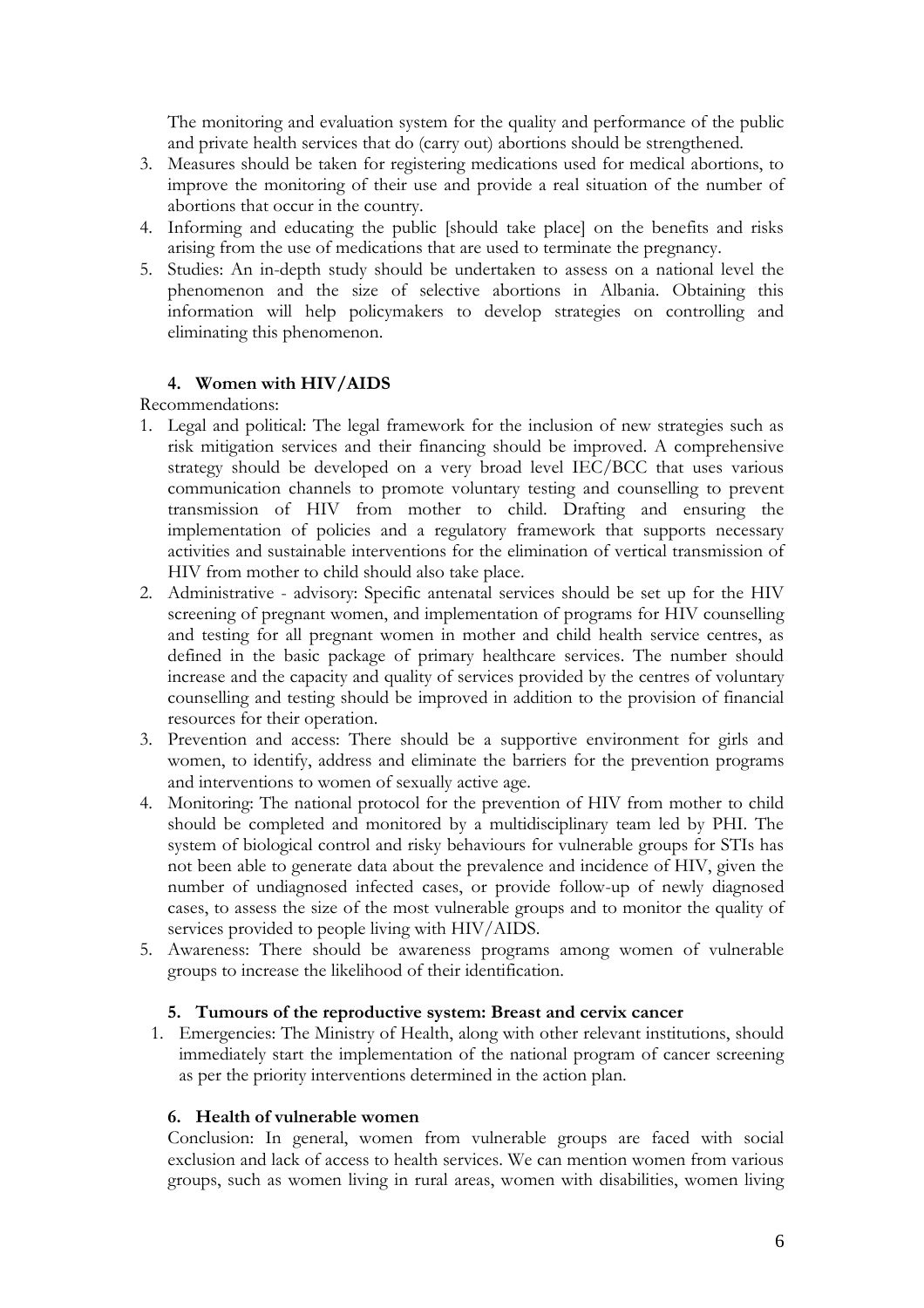with HIV/AIDS, women of the Roma and Egyptian community, LBTI women, women serving a prison sentence, etc. Interventions in the existing legal framework must ensure better protection of vulnerable women's rights for full access to health services.

Recommendations:

- 1. Inclusion, in particular, of issues related to vulnerable women, in the legislation and work protocols of healthcare providers.
- 2. In-depth studies to better understand the needs of vulnerable women in the field of health.
- 3. Provision of health services in areas where they live and according to an approach based on the specific needs of these groups.

## **7. The health of women who are victims of domestic violence**

Conclusion: The increase of violence against women seeking help from various state structures indicates the necessity for the implementation of a more efficient system to respond to the cases presented. Although the legal framework for domestic violence is complete, healthcare centres continue the non-performance of their obligations as stipulated by laws or bylaws.

Recommendations:

- 1. Administrative: Putting into operation progressively a more efficient and coordinated system to respond in a timely and effective manner to cases presented, as well as providing a range of supporting and rehabilitating services; implementation of a holistic approach in addressing violence, reviewing the structure of the HC (involvement of professionals such as social workers and psychologists), and initiating interventions (advocacy/coordination/awareness for the prevention) targeting stakeholders outside the health sector (governmental, non-governmental, private), and above all the local government and the community.
- 2. Directing/planning the GBV service as part of the public/primary health and issues of human rights.
- 3. Prioritising meeting the complex needs of the most vulnerable groups of the population through the recognition of these needs (groups), and intervention strategies.
- 4. Support for the GBV service through its integration in all other services of public/primary health and service planning using a 'holistic' approach to address issues of violence including it in the development of parallel programs.
- 5. Statistics: As long as sexual violence will continue to be a taboo, its reporting statistics will not change, therefore the analysis of the phenomenon, its causes, consequences and effectiveness of the implementation of planned measures must be further extended.
- 6. Prevention: Implementation of measures outlined in the political and legal documents of the institutions, to prevent and address cases of violence - for the victims and the community-, and addressing the factors/determinants of violence in various sector/cross sector strategies. Effective coordination of efforts at all levels and with all stakeholders to address violence.

# **8. Victims of trafficking (VT/PVT) and addressing their health problems**

Conclusions: Data from the Strategy Against Human Trafficking 2014-2017 show an increase in internal trafficking of minors and adults, mainly in urban and tourist areas. The National Referral Mechanism for trafficked persons has improved and coordination of relevant authorities and stakeholders involved locally has increased, however, there is still much room for improvement. NPOs report problems such as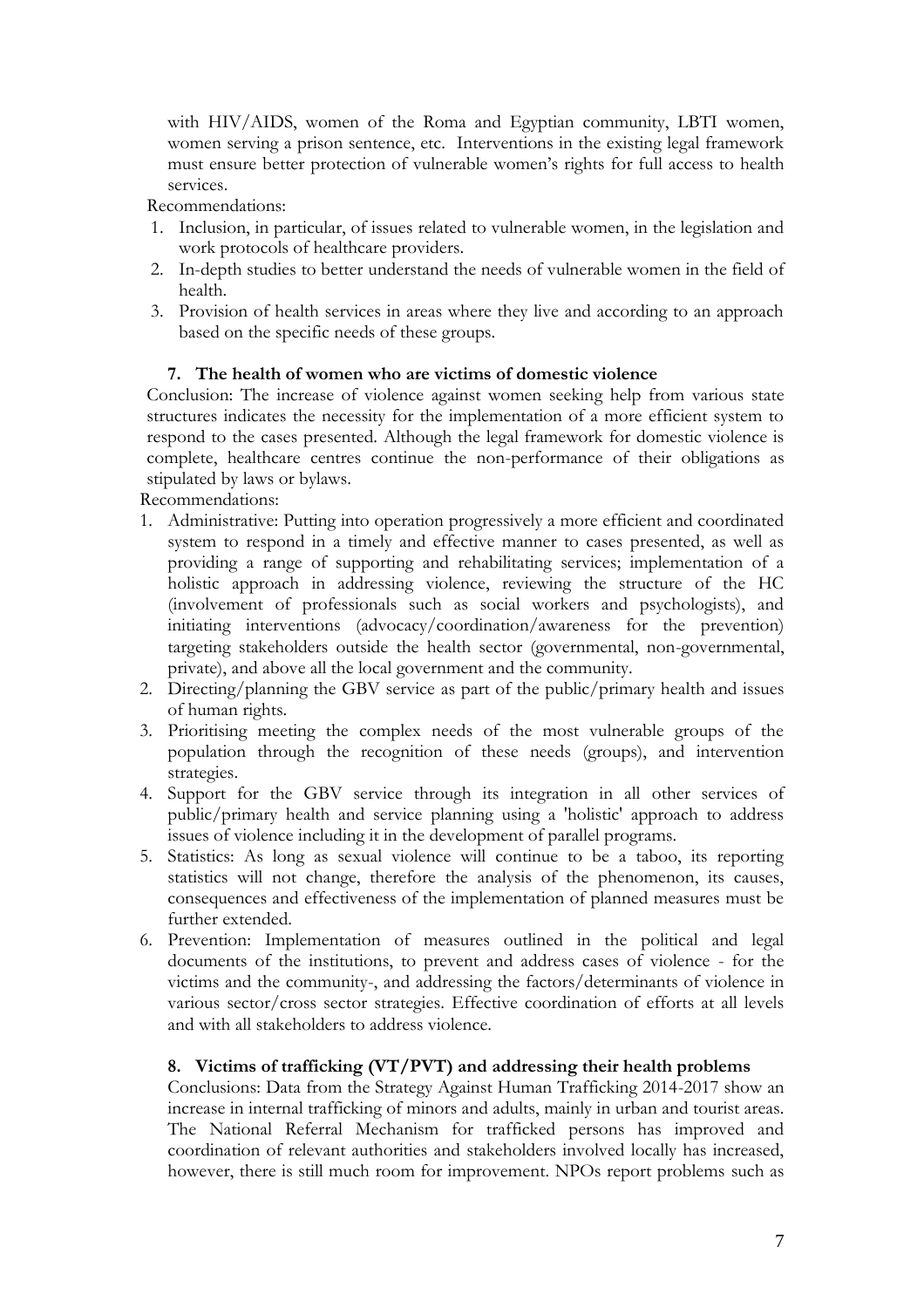lack of community and residential services for victims of trafficking and violence who suffer mental health problems and require constant and specialised attention.

Recommendations:

- 1. Administrative: Improving the quality of mental health services available for VT/PVT. Increasing access to services in health centres where VT/PVTs live. Providing and ensuring social and psychological services, legal, health and suitable support to potential victims and trafficked groups/persons for their reintegration into society.
- 2. Prevention/Awareness: Empowerment of governmental and non-governmental actors working with groups "at risk", including public health workers, health professionals contributing to the identification, prevention, medical assistance and referral of VT/PVT, as well as customers/potential exploiters. Awareness and information of victims/potential victims of trafficking on healthcare issues, such as STIs, HIV/AIDS, reproductive health and family planning.

# **9. Healthcare for women in rural areas**

Recommendations:

- 1. Administrative and access: Immediate provision of health services for women in rural areas at health centres near their homes. There is a lack of specialized healthcare personnel, especially in rural areas. Emergency obstetrical services are limited or absent in small districts in these areas, increasing maternal mortality rates. There are short-falls in the service provision infrastructure<sup>1</sup>, and long distances to access health  $centres<sup>2</sup>$ .
- 2. Monitoring: Qualitative assessments and community participation related to service delivery and health problems in rural areas with a particular focus on women living in these areas.
- 3. Awareness: Empowering women in rural areas to take the right decisions for their health and provide positive models of upbringing and child care.

# 10. **Women with disabilities (PWD**)

Recommendations:

- 1. Legal: Inclusion, in particular, of issues of women with disabilities in the labour legislation and healthcare providers' protocols. Women with disabilities to be actively involved in developing and implementing programs, policies and protocols related to health and social issues. Defining specific measures for the identification, treatment and protection that should be offered to women with disabilities who are at risk or have been victims of different abuses in families or institutions.
- 2. Access: Increased access to healthcare services for women with disabilities by assessing needs and accessibility, these women have to benefit from services.
- 3. Monitoring: Establishing a system of indicators based on gender and disability in order to monitor the implementation of all disability and gender equality strategies.
- 4. Studies:In-depth studies should be conducted to recognize the specific needs of women with disabilities in the field of health.

# **11. Women from Roma and Egyptian communities**

Recommendations:

 $\overline{a}$ 

1. Legal: Inclusion of Roma community during the policy formulation and adoption of such measures for the needs of Roma community, and ensuring effective

<sup>1</sup> SOROS 2011. Access to health care services by vulnerable groups

<sup>2</sup> Hazizaj A., Elezi P., Ballo M., National Evaluation 2014: Roma Children Access to Early Childhood Services, UNICEF/CRCA/YWCA/Observatory, Tirana 2014.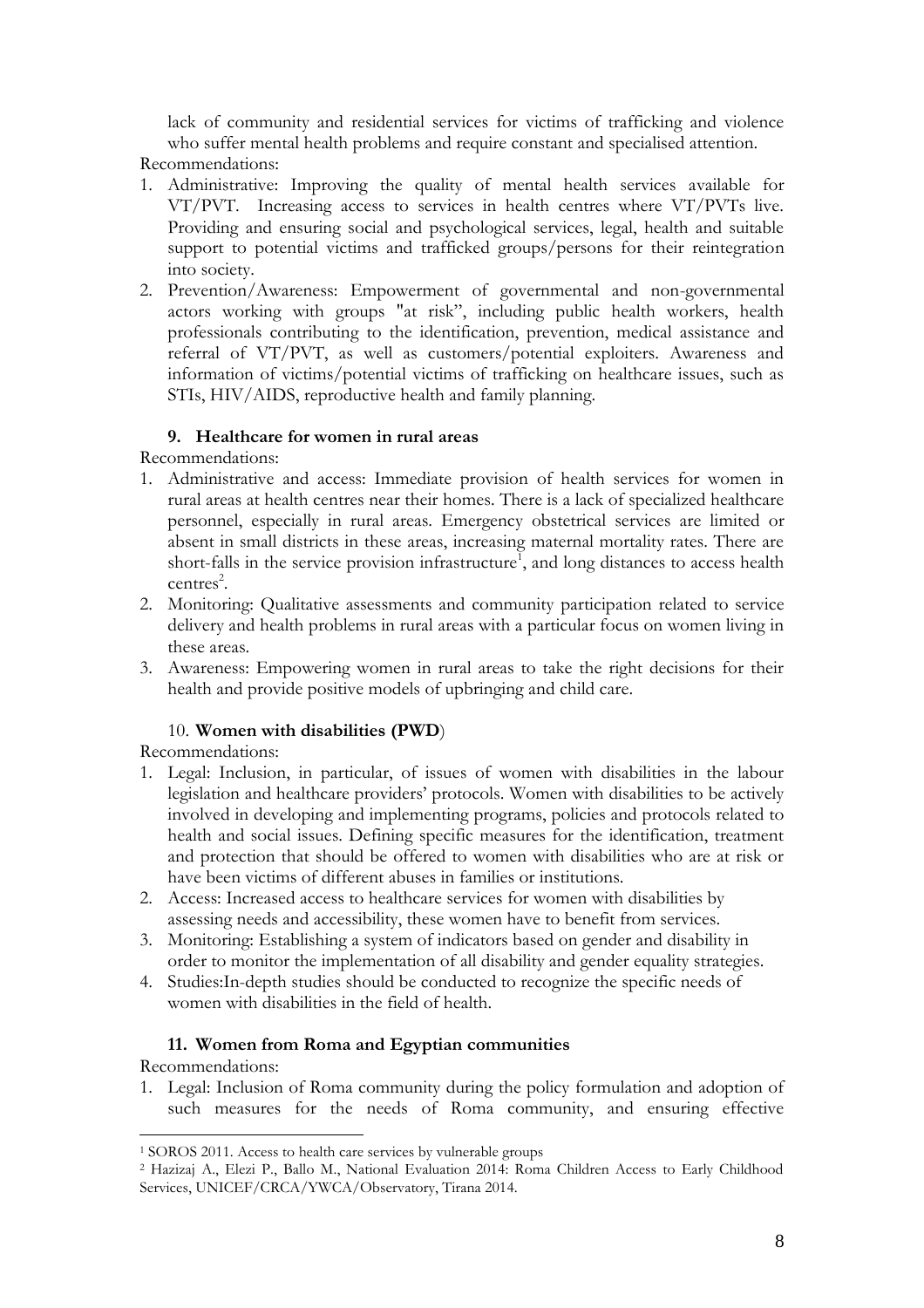participation of Roma community in drafting, implementation, monitoring and evaluating policies, programs and health measures.

- 2. Awareness: Health centres near Roma and Egyptian communities should promote family planning through training, information and free distribution of modern contraceptives. Special measures should be taken to educate and raise awareness of Roma communities on basic health issues targeting, in particular, parents, women and new mothers, as well as children in schools. Preparation of targeted information campaigns to increase the knowledge of women, girls, men and boys of Roma community on sexuality education, reproduction and protection from pregnancy.
- 3. Administrative: Arrangements for regular visits to Roma settlements and slums with mobile medical units providing health care services for children, pregnant women, new mothers and the elderly.

### **12. The health of LGBTI and women LBT**

Recommendations:

- 1. Legal: There is a necessity for drafting the law on "Recognition of gender identity" to ensure full access of trans [gender] people to the state healthcare services, free and without discrimination. Policies should be drafted to respond to the health needs of LGBTI people for promotion, prevention and treatment. NPOs working with LGBT persons report that legal recognition of gender is and will remain a priority for the rights of trans[gender] people in Albania. Without such a law, health protection for trans[gender] people will not be possible for years. Comprehensive policies and action plans should be drafted for the LBT women and girls and inclusion of this component in every practice and policy where appropriate or required by the community of girls and women LBT, are indispensable.
- 2. Interventions in the existing legal framework should aim to protect the rights of LGBTI people to achieve an approximation of the existing legislation with the Law No. 10 221/4.2.2010 "Protection against discrimination", which would increase legal guarantees for the protection of the rights of the LGBTI community. This has also been requested by the Commissioner for Protection from Discrimination<sup>3</sup>. Even the EU Progress Report on Albania, 2013, -in relation to the rights of this of this community-, highlighted that "Albanian authorities should apply the existing legislation and draft new legislation in the area of anti-discrimination".
- 3. Access: Providing quality and ethical health care based on the sexual orientation and gender identity, as well as:
- 4. Education and awareness: Increased knowledge and change of attitudes of health professionals regarding the health needs of LGBTI people, through changes in the curriculum and training, which should focus not only on providing adequate medical information, but also on issues regarding respect for the rights of LGBTI people and improving their access to health services.
- 5. Training and capacity building of health professionals in all institutions where necessary and appropriate.
- 6. Empowerment of LBT women in relation to sexual education, protection from violence and abuse, protection from STIs, etc., as well as awareness of the impact and consequences of discrimination and violence on the health of LBT women and girls.

# **13. The health of older women**

Recommendations:

 $\overline{a}$ <sup>3</sup> CPD, 2014. Annual Report.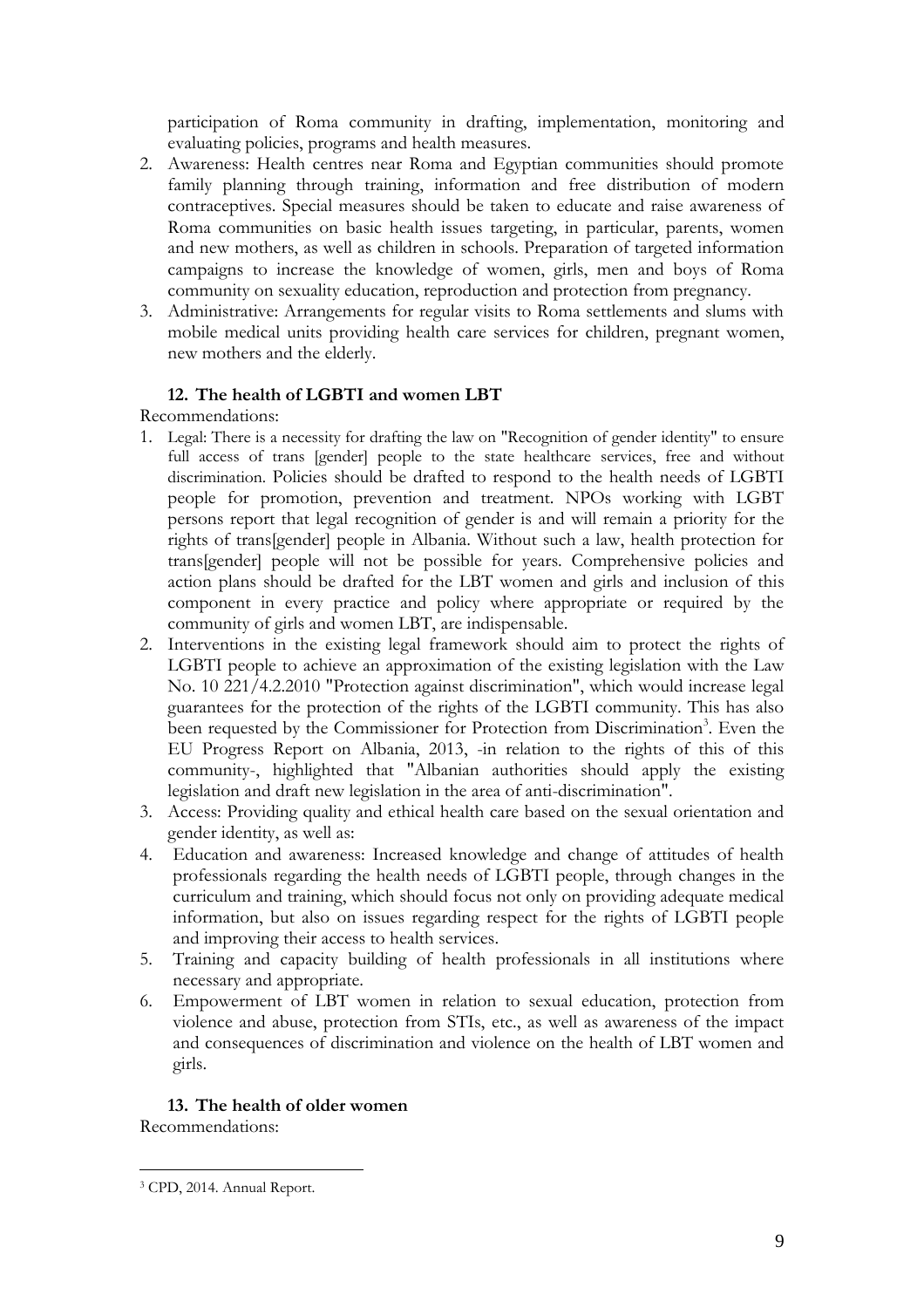- 1. Administrative and access: Increasing the number of health and social services that focus on the special needs of elderly women.
- 2. Provision of free health services for senior citizens to enhance their quality of life.
- 3. Recognition of the International Plan of Action on Ageing, Madrid 2002, and its implementation, as life expectancy has increased and women live longer than men and suffer more from chronic diseases.

### **14. Work relations and specific issues of women's health**

Recommendations:

- 1. Monitoring: Continuous monitoring and control by public institutions on private institutions to ensure compliance with the health rights of women at work.
- 2. Awareness: Awareness of women through the package of rights relating to health and safety at work.

#### **15. Recommendations for NPOs operating in the field of health**

- 1. Development of NPO programs that focus on women's health and with a particular approach towards the health of women from vulnerable groups. There are numerous urban and rural areas where there are no women's NPOs and health institutions do not provide information and awareness about women's health.
- 2. Information and empowerment of women and the communities where they live on the right to health.
- 3. Education programs, advocacy and provision of services aimed at women and their rights.
- 4. The need for collaboration/partnership in the implementation of joint projects between NPOs and state health institutions in terms of information, awareness and delivery of quality health care for women. There is a need for consultations with NPOs in drafting legislations, policies and action plans.

16. Recommendations for the international partners supporting health field

- 1. Call for proposals involving a multidisciplinary approach and involvement in the strategic plans of marginalized groups;
- 2. Advocacy and pressure to the Albanian government to take appropriate measures for the improvement of access for all women to free health service.
- 3.Provision of positive models, taken from experience of developed countries, to combat discrimination in health.

### **II. PART TWO: Analysis of non-discrimination standards in matters of health care**

#### **A. Legal approaches to the standards of CEDAW in the field of healthcare**

1. The legal framework in force - the need for alignment with the standards of Article 12 et al of CEDAW

- 1. The Albanian legislation in general provides specific support and special healthcare services for mothers and children.
- 2. The Law on "Reproductive Health" recognizes and protects the reproductive rights of individuals and couples and ensures that these rights are protected in accordance with the national laws and policies as well as other internationally recognized principles. Directives issued by the MoH based on the law on "Reproductive health", are not clear as to whether the instruction that women are to be examined without charge during pregnancy, childbirth and post-natal is mandatory for the private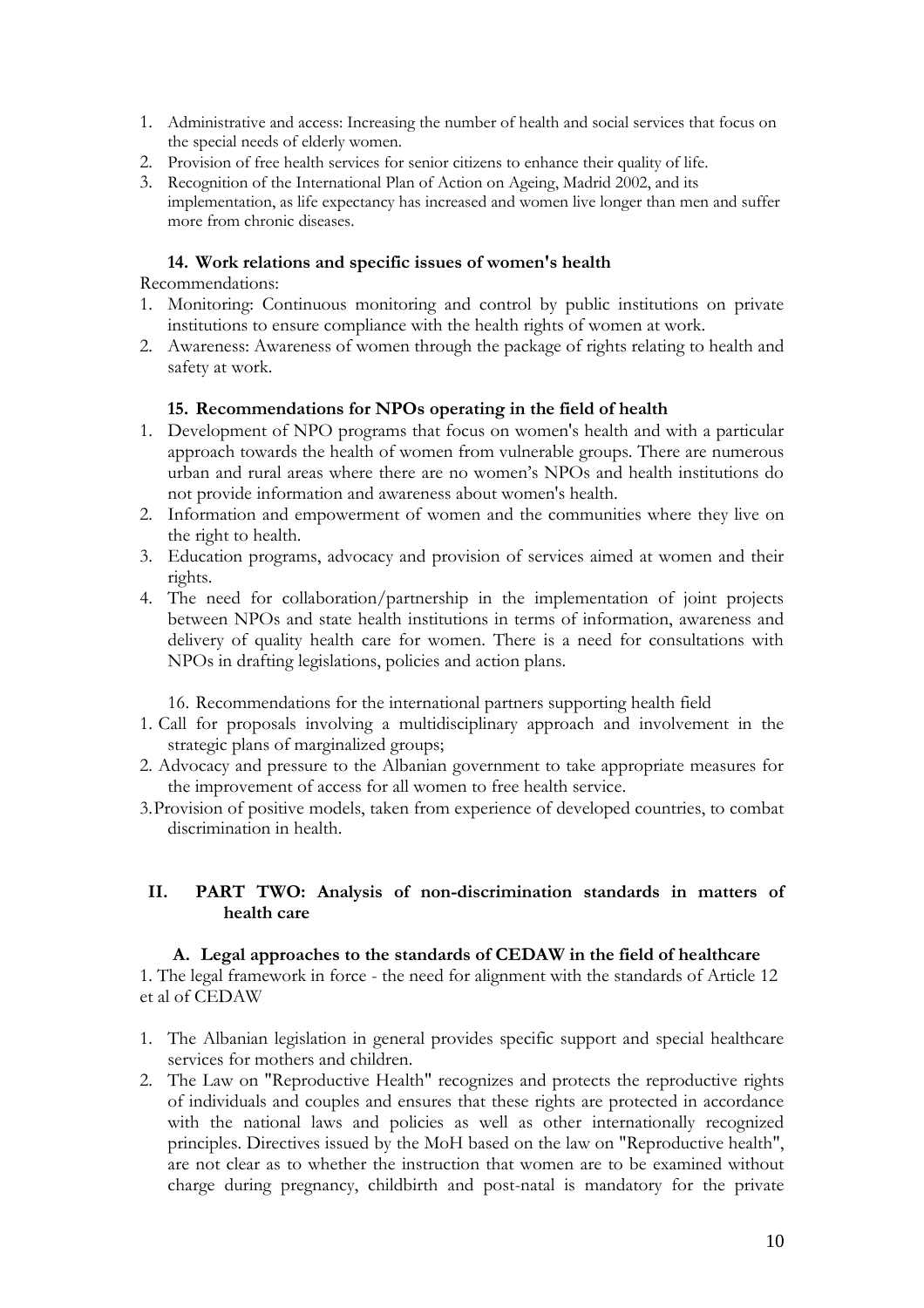sector. This directive does not define the monitoring mechanisms and the quality of law enforcement, both in the public and in private sector, and administrative measures to be imposed when the law is not implemented.

- 3. The Law "On the Promotion and Protection of breastfeeding"<sup>4</sup> contains few and insufficient provisions to guarantee the nutrition of the child with mother's breast milk. Most of the provisions refer to trading, advertising and sales of alternative milk and not measures to support mothers breastfeeding their children.
- 4. The Law "On Termination of Pregnancy", as amended by Law No. 57/14.02.2013: defines clearly that abortion should, under no circumstances, be considered as a method of family planning. The law does not foresee the provision of free healthcare, such as tests prior to the abortion, abortion procedures and follow-up visits. There is an absence of provisions for the obligation of health institutions to report the number of abortions. Although this has been regulated in legal documents, we believe that the inclusion in this law of this regulation would be appropriate.
- 5. Law No. 9952/14.07.2008, on the "Prevention and Control of HIV/AIDS" addresses the most important legal aspects of HIV/AIDS, including discrimination, the right to maintain the work post, consenting to information, protection of classified information, access to free treatment, creation of "safe places" where people have the opportunity to receive treatment that saves lives, as well as a mechanism for complaints.
- 6. Violence against women and domestic violence: In 2012, Albania ratified the Council of Europe Convention "On Preventing and Combating Violence against Women and Domestic Violence"<sup>5</sup>.In 2012 and 2013, the Criminal Code was amended with specific provisions for offences related to domestic violence and gender-based violence; in 2010, amendments were made to the Law No. 9669/18.12.2006, "On measures against domestic violence", committing to establish a national centre for social care services for victims of domestic violence, protection of confidentiality, protection of data and personal information of the victim and improvement of protection orders.
- 7. Women with disabilities: Albania ratified the UN Convention "On the Rights of Persons with Disabilities", and adopted the Law No. 108/2012 and the framework Law No. 93/2014 "For the inclusion and accessibility of disabled people".
- 8. Roma and Egyptian women: The main focus seems to be on certain development policies such as the Social Inclusion Strategy, the Strategy for Development and Integration and the National Action Plan for the Integration of Roma and Egyptians in Albania, 2015-2020. In 2010, Law No. 10221/04.02.2010, "On Protection from Discrimination" was adopted, in full compliance with the main relevant four European Directives.
- 9. LGBTI: Law No. 10221/04.02.2010, "On Protection from Discrimination" prohibits discrimination relating to gender, gender identity, sexual orientation, genetic predispositions. The government is working on finalizing the National Action Plan (NAP) for LGBTI people in Albania from 2015 to 2020, which aims to improve the quality of life for LGBTI people in Albania.
- 10. Important strategies and bylaws in the field of women's health: a number of strategies are being implemented. The Reproductive Health Strategy is underfunded. In addition, we would like to highlight as problematic the fact that in the health budget, women's health is not a separate item, creating difficulties for medium-term planning and long-term interventions in the sector. Although there are sex-

<sup>4</sup> Law No. 8528/23.9.1999, amended by Law No. 58/2013: "Promoting and Protecting Breastfeeding".

<sup>5</sup> Law No. 104/11.08.2012 "Ratification of the Council of Europe Convention on "Preventing and Combating Violence against Women and Domestic Violence".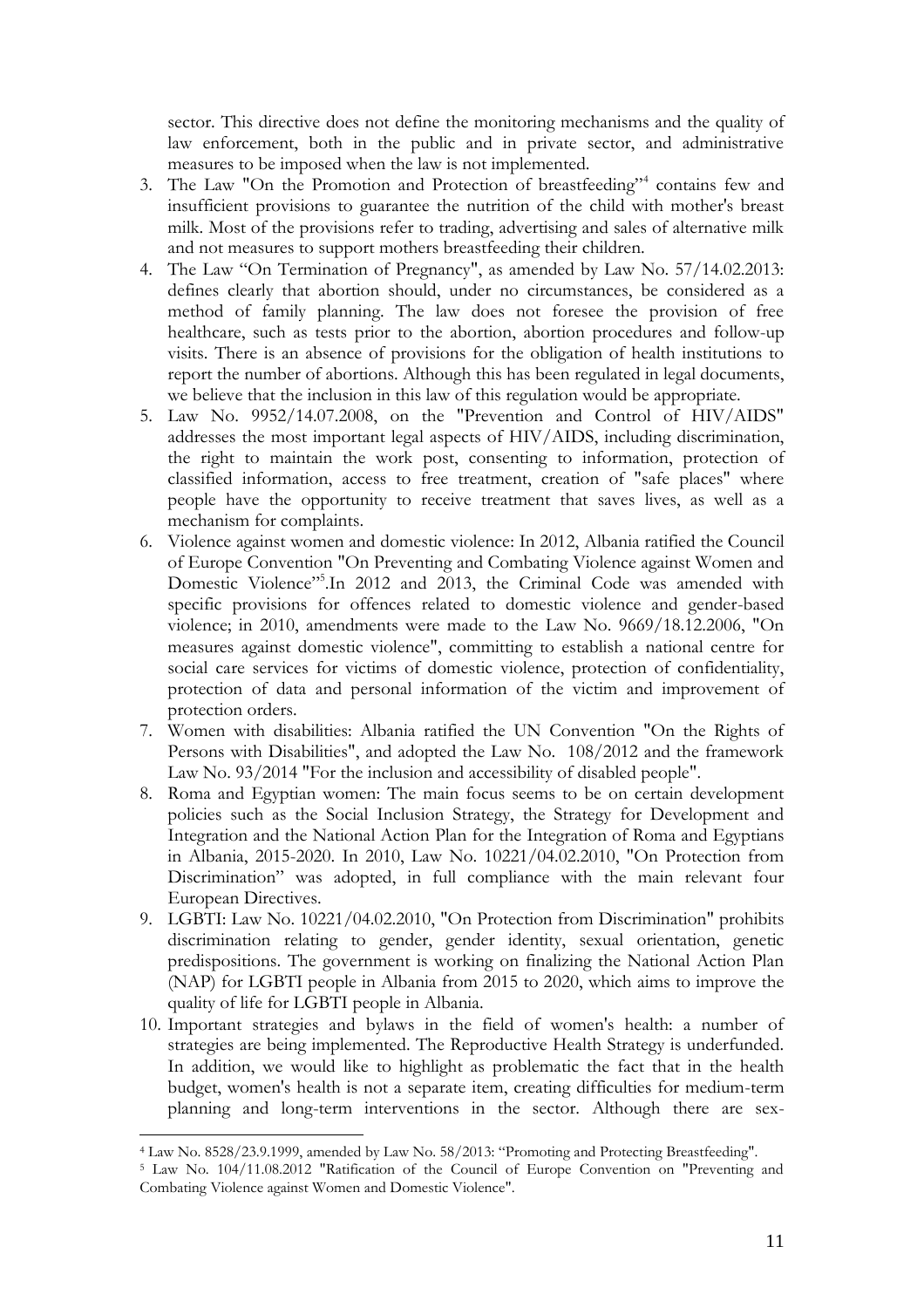disaggregated data collected by the MoH, their quantity and quality is insufficient to support the drafting of health policies, planning budgeting programs and interventions related to women's health.

- 11. The first National Strategy on Securing Contraceptives 2003-2010<sup>6</sup>, has been replaced by the second National Strategy on Securing Contraceptives, which covers the period  $2012-2016$ <sup>7</sup>. The second phase of the Strategy envisioned that the contraceptive methods would be offered free of charge only to risk goups. This was considered premature for the conditions and the situation of RH and family planning in our country where the level of use of modern contraceptive methods is still low and a number of women, especially young people, are unable to cover their needs for modern contraception<sup>8</sup>.
- 12. One of the most important achievements during the period covered by this report, is the improvement of the regulatory framework for mother and child services in primary healthcare.
- 13. The National Family Planning Protocol, drafted in 2009 by the MoH, was distributed to all institutions and healthcare centres that provide reproductive health services and family planning. This is an important strategic document.

#### **Legal problems reported by NPOs interviewed regarding the legal framework**:

14. Focusing on the analysis of the legal framework, NPOs stated that the "laws are almost sufficient, but the problem remains in their implementation". More than half of NPOs interviewed report that laws need additional by-laws, such as guidelines, protocols, orders, etc., in order to provide the required result. The legal framework should be accompanied by the corresponding budgets. Continued amendments to legislation should be made in accordance with the dynamic changes that come out as a result of new problems and needs that arise in the field of women's health, as well as consultations with stakeholders. It is necessary to make improvements to the legislation in areas such as: screening and preventative examinations in early pregnancies, domestic violence and measures to prevent it, as well as gender-based violence, mental health screening, screening of women for cancers of the reproduction system, etc. Likewise, the need for drafting and adopting a law that guarantees the recognition of gender identity (Gender Recognition Law) and the right of women to recognize trans gender identity has been identified.

#### **2.Administrative structures at central and local level related to health care**

Structures providing health care for women and children

- 1. Three levels of health care (primary, secondary and tertiary) provide health care to mothers and children as part of the reproductive health services.
- 2. The institutions of primary health care (PHC) are organized and function according to the laws in force and the provisions enforced by the Ministry of Health<sup>9</sup>.
- 3. Reforming the health care system in order to provide comprehensive quality services is one of the basic objectives of the new program of the current government<sup>10</sup>.

<sup>6</sup> Ministry of Health (2002): National Strategy on Securing Contraception 2003-2010.

<sup>7</sup> Ministry of Health (2011): National Strategy on Securing Contraception 2012-2016.

<sup>8</sup> Albanian Centre for Population and Development (2013). Alternative Report of NPOs on the Situation in the Country Regarding the Components of Reproductive Health.

<sup>9</sup> Law No. 10107/30.03.2009, "On Health Care in the Republic of Albania"; Law No. 10138/11.05.2009 "On Public Health"; Law No. 7870/13.10 1994 "On Health Insurance in the Republic of Albania", ammended.

<sup>10</sup> Government Health Program, 2013-2017.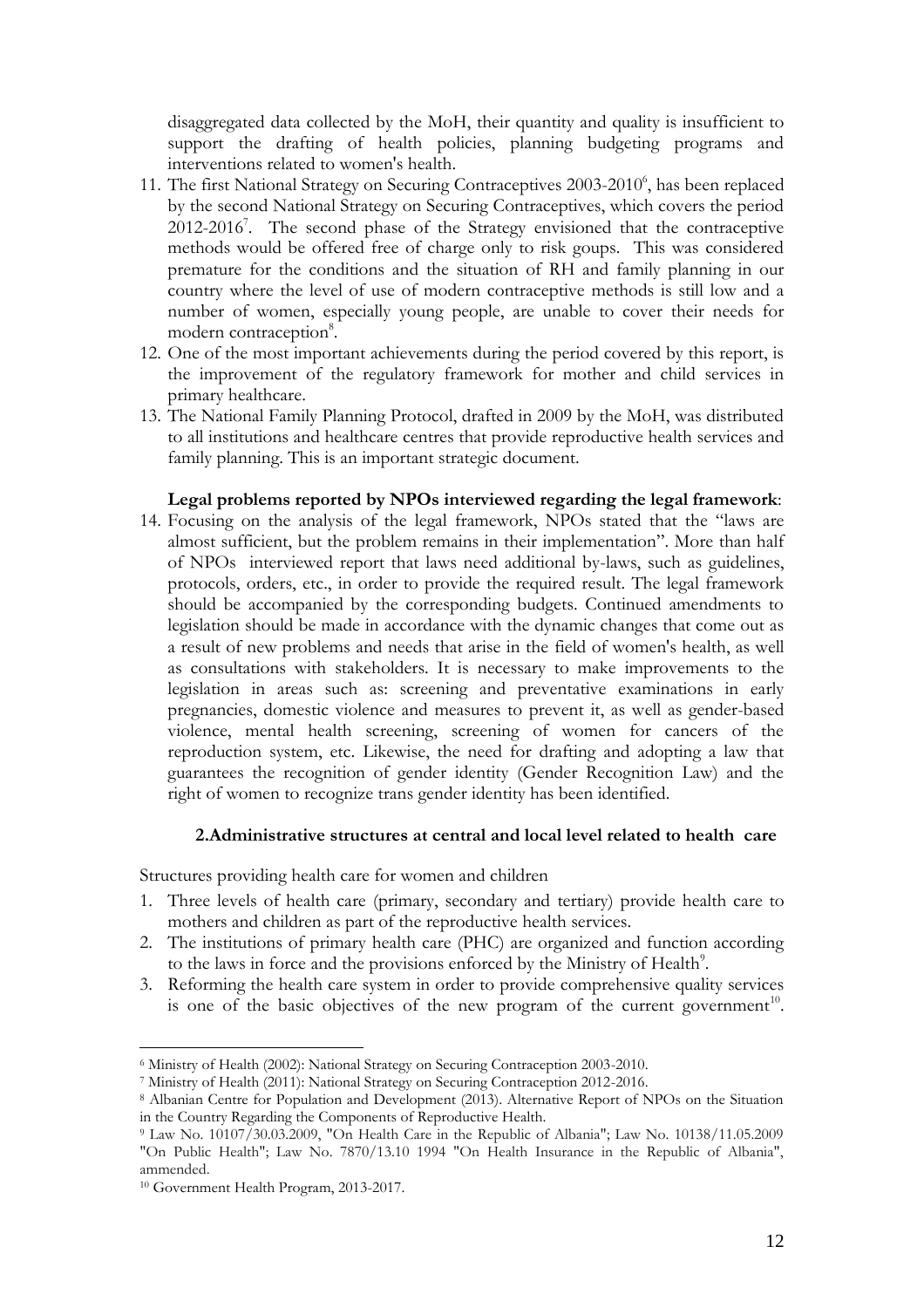Continued protection and improvement of mother's and child's health, although not treated as a separate component of health reform undertaken, is considered a priority of the public health care policy.

# **Institutions collecting statistics on services and logistics information on contraceptives**

4. A National System of Information and Logistic Management was established in 2006 under the Ministry of Health, operating as part of the Institute of Public Health and it collects statistics on services and logistics information on contraceptives. The data generated by this system helps in better planning activities to enhance the quality of service to Family Planning.

## **Structures for the implementation of the fight against HIV/AIDS**

- 5. The national program for the prevention and control of HIV/AIDS at the Institute of Public Health is responsible for coordinating the activities of state structures, NPOs and international organizations, and guarantees the accomlishment of all activities under approved national policies and standards. Since 2012 the program as a whole and in particular preventive activities for the most vulnerable groups have been underfunded, increasing the chances of a disease outbreak amongst these groups of the population.
- 6. The biological control and risky behaviours system for vulnerable STI groups operates as a single system of monitoring and evaluation. This system has so far been unable to generate data about the prevalence and incidence of HIV, the number of undiagnosed infections, to provide follow-up on diagnosed cases, to assess the size of the most vulnerable groups and monitor the quality of services provided to people living with HIV/AIDS.

### **Cancer diagnostic and treatment services**

- 1. There is only one public centre for the diagnostic and treatment of cancers $11$ .
- 2. The National Committee for Cancer Control, reorganized in 2011, is the body responsible for the fight against cancer and also runs the national program to control cancer (NCCP).
- 3. The current cancer registry covers about 80% of the cancer incidence in Albania. The information obtained from this system is incomplete and often unreliable and this is due to the lack of oncology health services across the country, "loss of cases" because the demographic movements of the population, the lack of a unique code to identify tumour cases, lack of capacity among health personnel to collect data, lack of follow-up on cases with cancer, lack of access to death certificates, and lack of accuracy in filling them in.

# 3. **The role of NPOs in issues related to women's health**

What NPOs tell about their role

- 1. The small number: The number of NPOs working in the health care field is low and the services they provide for sexual and reproductive health are limited.
- 2. Effectiveness in the fight against HIV/AIDS: There are about 18 NPOs that have focused their activities on HIV/AIDS, but there are many others which have in their programs activities aimed at preventing HIV/AIDS and the reduction of the harm it causes.

 $\overline{a}$ <sup>11</sup> National Oncology Service at the University Hospital Centre "Mother Teresa".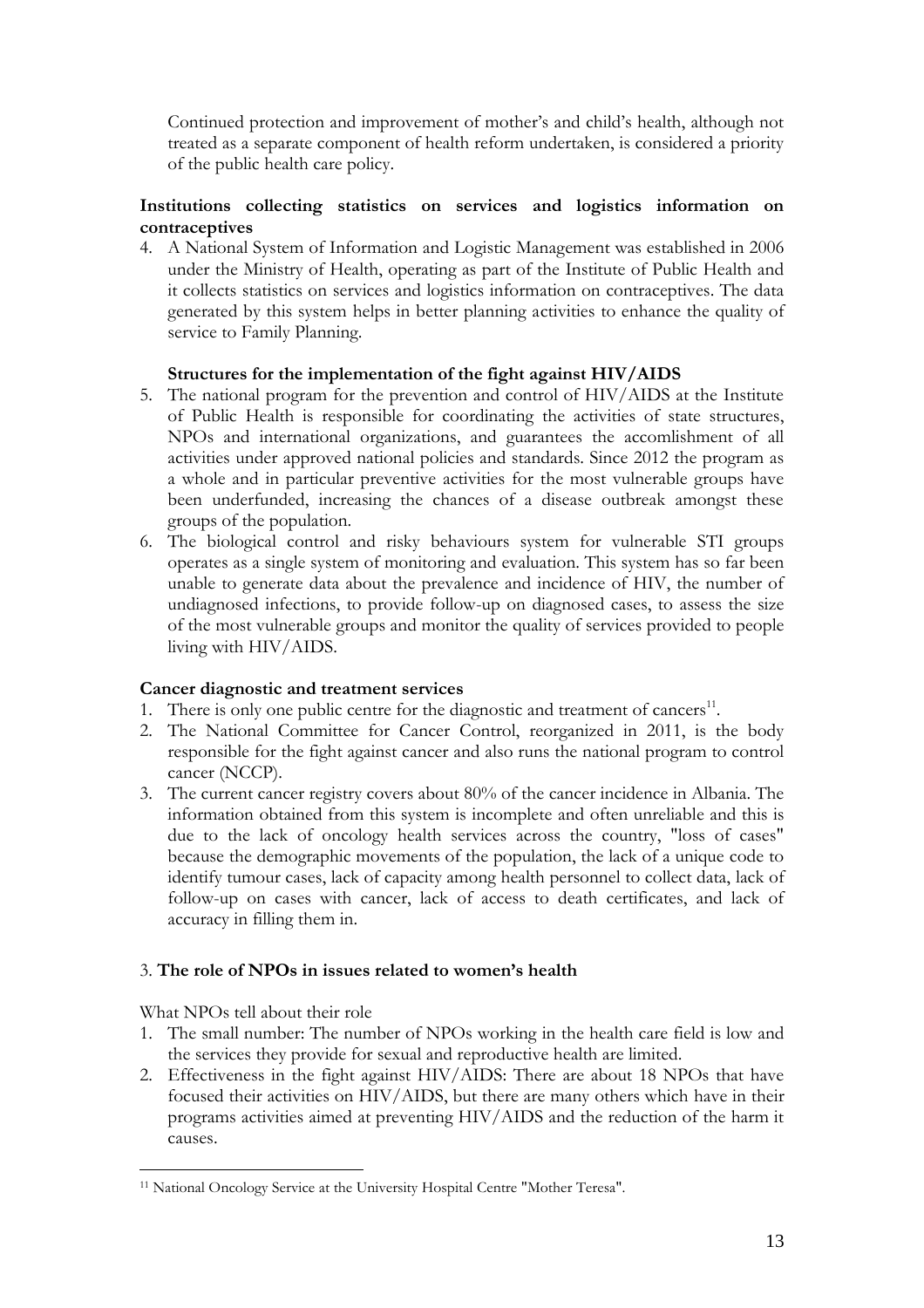- 3. The establishment of the coalition in the fight against cervical cancer, consisting of a group of women and girls, representatives of the civil society and women parliamentarians is an indication of increased awareness of women about the importance of prevention and early screening for the cancer of the cervix.
- 4. Focus on the capital city: Their activity is limited mainly in Tirana, and mostly covers urban areas. There is a lack of NPOs working in particular with women in every district (and more so in rural areas). There are many urban and rural areas where there is no presence of women NPOs and health institutions do not carry out any information and awareness work on women's health. According to the Observatory for the Rights of Children in the regions of Korca, Kukës, Dibra and Shkodra, there is a huge need for information, awareness, and increase of access to health services for women in rural areas. A lack of information is reported by victims of domestic violence in matters of health care, such as STIs, HIV/AIDS, reproductive health and in particular family planning.
- 5. Coordination of efforts between NPOs and state structures: Although a coalition of reproductive health has been set up in Albania which can be considered successful, there is still much to be done in terms of joint initiatives and coordination of work. There is an unquestionable need to strengthen the cooperation and the support of NPOs and local communities by local authorities and relevant structures for the implementation of information and educational activities and changing behaviours regarding contraception in groups at risks. There is a need for partnership in the implementation of joint projects between NPOs and public health institutions in terms of information, awareness and delivery of quality services on women's health.
- 6. Lack of sufficient financial resources in the field of health creates fragmented services offered only in certain areas which are not sustainable.
- 7. The need for consultation with NPOs in drafting legislations, policies and plans of action.

### **B. Practical approaches to the standards of CEDAW in the field of health care**

- 1. General information on women's health
- 1. Chronic diseases are the leading cause of mortality: Chronic diseases are reported to be the cause of about 90% of all deaths in women, of which heart diseases are the leading cause for  $61\%$  of deaths<sup>12</sup>.
- 2. Neoplastic diseases:There is evidence of gradual growth in the level of mortality and the burden of disease from cancer for both sexes. In women this increase can be explained by engaging in non-healthy behaviour such as smoking, harmful consumption of alcohol, very high levels of obesity and lack of physical activity<sup>13</sup>.
- 3. Mental and behavioural disorders: These disorders show a trend of growth and higher incidence among females. In 2010, mental and behavioural disorders accounted for 13.4% of the total burden of disease among women, compared with  $8.8\%$  in men<sup>14</sup>.

<sup>12</sup> PHI (2014). National Health Report; INSTAT (2015). Women and men in Albania: Deaths of women constitute about 46% of total deaths for the years 2013 and 2014 and mainly focus on older age, where almost 50% of deaths occur after the age of 80, explaining the higher longevity.

<sup>13</sup> Same as 43.

<sup>14</sup> Same as 43.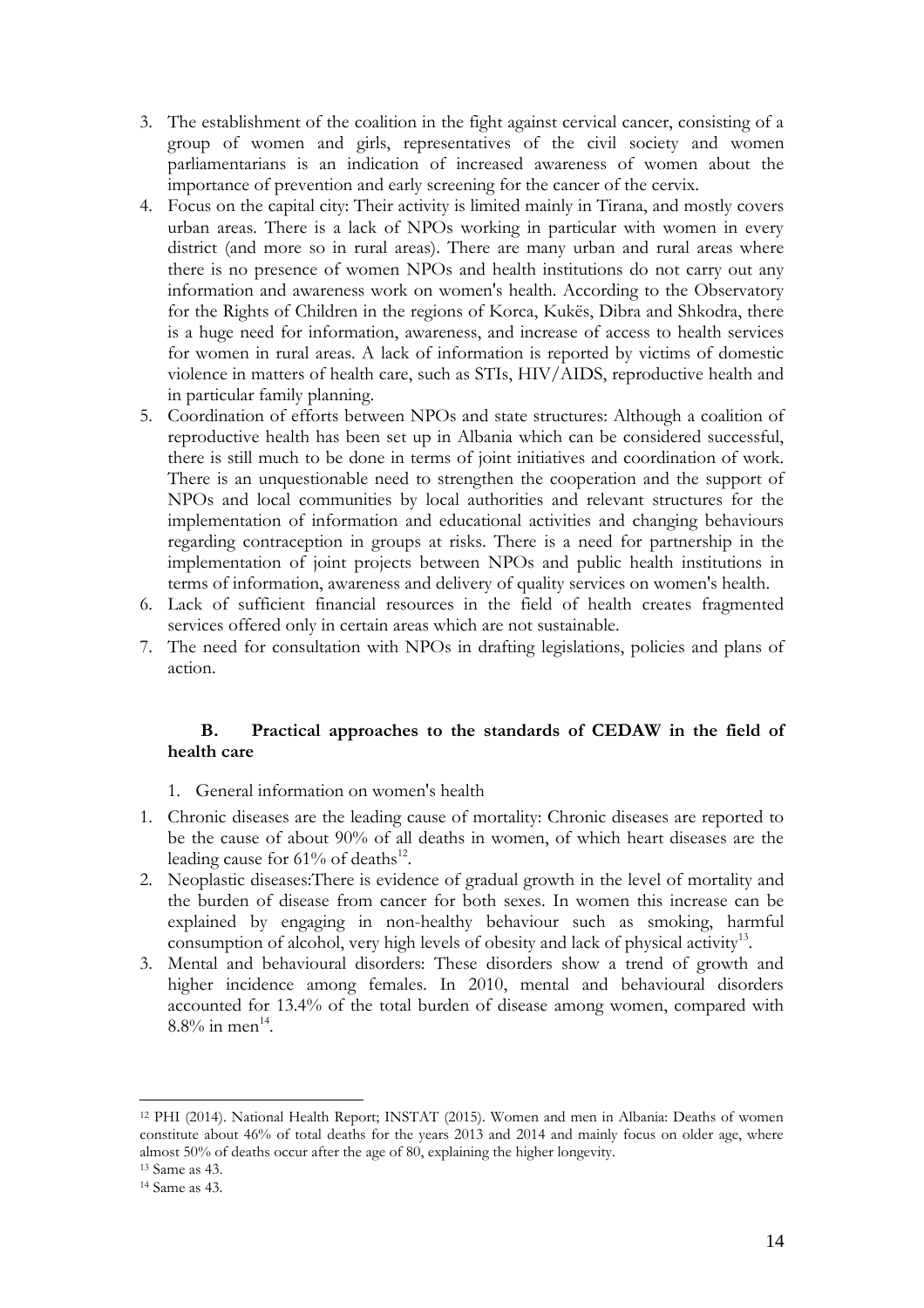- 4. Number of birth deliveries in adolescents: Number of birth deliveries at ages under 20 years old has increased from  $0.016$  in 1989 to  $0.018$  in 2001 and  $0.020$  in 2011<sup>15</sup>. Although the absolute number of births by teenagers is relatively small and is falling due to the declining numbers of women aged 15-19, the upward trend of teenage fertility requires the attention of health policy makers.
- 5. The sex ratio at birth: The number of males per 100 females is higher than its natural level. In 2014 this ratio was 109 males per 100 females.
- 6. Life expectancy has increased steadily over the past twenty years for both sexes. However, in the past ten years, life expectancy increased by 4.4 years for men, but only 3.1 years for women.

## **2. Access to services and awareness of women**

Actual situation and the problems identified by NPOs

- 1. Limited access to health services: a) Prejudices and cultural barriers of women and the society itself prohibits their access to SRH services and do not allow women to exercise their rights to services and information, such as those on abortion, contraception, HIV testing and counselling, and screening for tumours of the reproductive system. b) Access to services is related to the geographical distance, the lack of specialized services, lack of infrastructure, the quality of services provided, the unprofessional attitudes and behaviour of the health personnel, biased and discriminatory attitudes from the staff at health centres<sup>16</sup>.
- 2. Women are not aware of the services: Information on the rights and access to SRH services is limited. ACPD stated that "although family planning services are provided free for insured women, often women and girls do not use this right for a variety of reasons, such as: they do not have information on them; fear possible bias by service providers; fear negative attitudes by the members of the community, do not consider it necessary or important, etc. ".
- 3. Women and girls have little or no knowledge of the health legal framework and their rights to access health services. Some NPOs draw this conclusion based on direct contacts and meetings with women of communities in which they operate, focus groups and workshops organized. Others, like the "Human Rights in Democracy" centre, base their conclusions on data about the low access to health services by certain groups (more than half of Roma women are without health insurance cards, while 10% of Roma children are not vaccinated).
- 4. Lack of services provided by the state: On the PHC level there is a lack of integrated provision of certain SRH services, as determined in the basic service package approved by MoH in 2015. They include counselling before and after abortion, screening for cervical cancer and breast cancer, testing and counselling for HIV/AIDS, screening of pregnant women for HIV/AIDS, friendly services for adolescents and youth. Some of the above services are offered free of charge but are limited to certain areas and they are largely lacking for vulnerable women, but also for the rest of the population.

### **3. Health and nutrition for mothers and children**

Actual situation and the problems identified by NPOs

<sup>15</sup> INSTAT (2015): Young people in Albania: Challenges in changing times.

<sup>&</sup>lt;sup>16</sup> Arqimandriti M and co-author (2014). Monitoring of primary health care services in Albania; Albanian Helsinki Committee (AHC) (2014). Report "On the findings of the monitoring conducted in several institutions of public health": Among the problems identified in the report is the lack of an unified and effective mechanism for dealing with requests and complaints of patients in primary health care services/hospitals (including two maternity hospitals) monitored by it.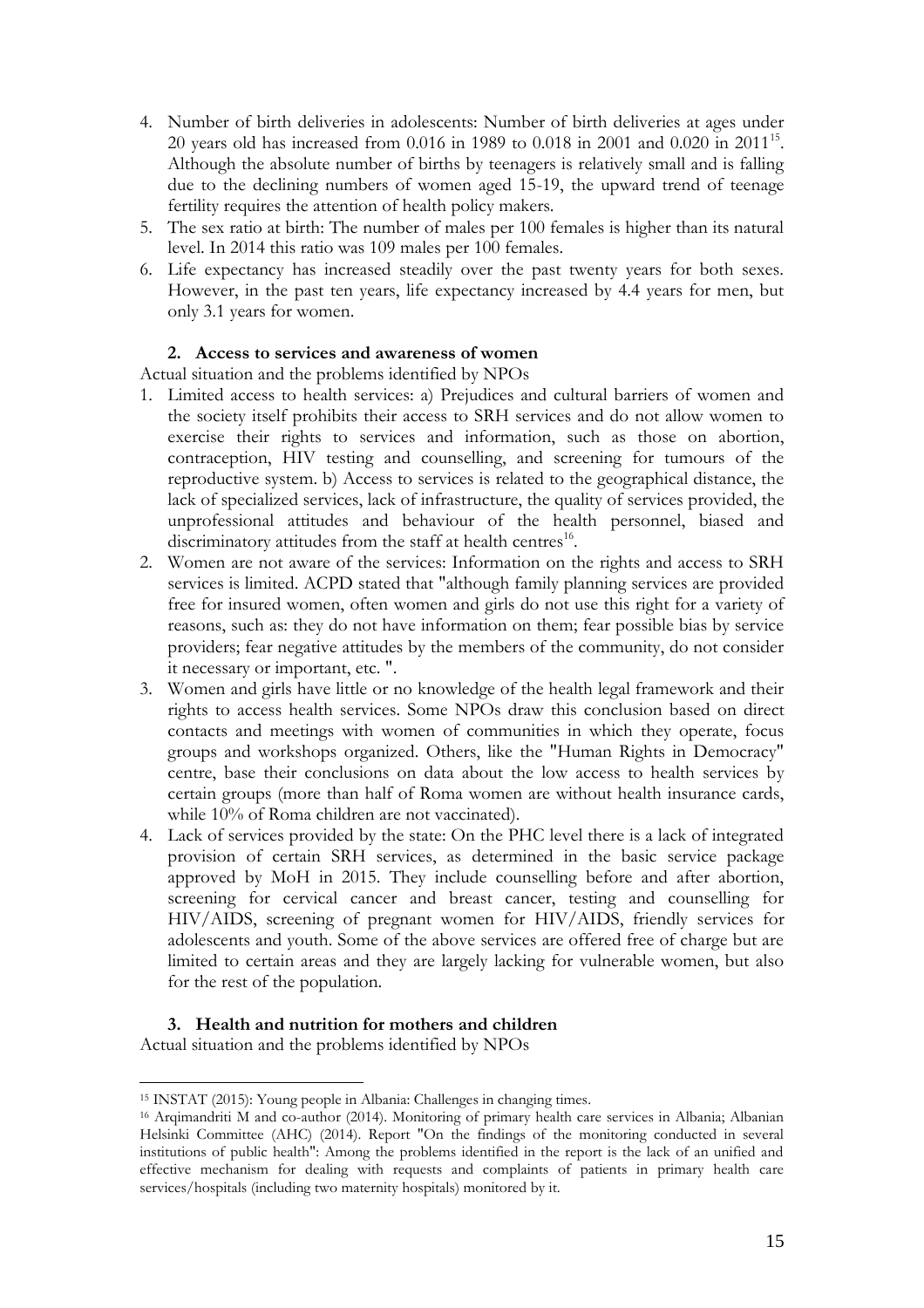- 1. Maternal mortality has seen a sustainable drop. According to official sources, in the last two decades, the level of maternal mortality has halved<sup>17</sup>. The major causes remain bleeding, infections after birth, pre-eclampsia/eclampsia during pregnancy and unsafe abortion.
- 2. Infant and child mortality has reduced, but the level is still high by comparison to the region: In the past decades, mortality of children under 5 years old has gradually decreased  $(8.9$  deaths per 1000 live births in 2013<sup>18</sup>. In 2013, the infant mortality rate was 13 deaths per 1000 live births (UNICEF 2014), one of the highest rates in the region and much higher compared to the official national reports<sup>19</sup>.
- 3. Maternal and child nutrition: The situation of nutrition and physical development of children has gradually improved over the past decade<sup>20</sup>. Albania, however, is facing the double burden of malnutrition. Stunting has decreased, but it is still a problem for the public health, and obesity in children has increased. The burden of obesity is shifting from urban children, belonging to mothers with secondary or higher education, living in the richer households, to children living in poor families in rural areas.
- 4. Disparities in maternal and child health: Despite the improvement of health and nutrition indicators, there are disparities associated with the age, gender, socioeconomic level, geographic areas and residence. The highest rates of infant mortality are observed in families with low income (40% higher than in children from families with high incomes), children in rural areas (two times higher than in urban areas) and in particular children in rural mountainous areas. In addition, mothers' higher educational level is associated with a lower mortality in early childhood<sup>21</sup>.
- 5. Serious discrepancies between different sources of data: When presenting indicators on the health of mother and child, we should point out that there is a serious problem of inconsistent data, including national (INSTAT and MOH) and between national and international agencies. Inconsistencies are associated not only with the different methodologies used, but also with the quality of recording health data in Albania<sup>22</sup>.
- 6. Lack of periodic health assessments: The Demographic and Health Survey (DHS) 2008-09, has not been followed in recent years by other assessments, in order to constantly have a clear picture of the health and nutrition indicators. On the other hand, lack of specific reproductive health data makes it difficult to evaluate the current situation and interventions in this field.

### **4. Sexual and reproductive health: Family planning and contraception**

Actual situation and problems identified by NPOs

1. Lack of integrated services: Services for sexual and reproductive health are centred mainly on the provision of family planning services and not the provision of integrated services resulting in critical health gaps that limit the effectiveness of programs to SRH and fuel the stigma and discrimination against vulnerable groups.

<sup>17</sup> Ministry of Health (2014): From 22.7 deaths in 1990 to 11.8 in 2013.

<sup>18</sup> INSTAT (2014): In men, from 16.3 (2004) to 9.2 (2013), while in women it fell from 13.6 (2004) to 6.3  $(2013)$ 

 $19$  INSTAT (2014): The infant mortaly rate was 7.8 deaths per 1000 live births in 2013.

<sup>20</sup> UNICEF, WHO, World Bank group joint child malnutrition estimates (2015). Levels and trends in child malnutrition.

<sup>21</sup> PHI (2014). National Health Report.

<sup>22</sup> PHI (2014). National Health Report.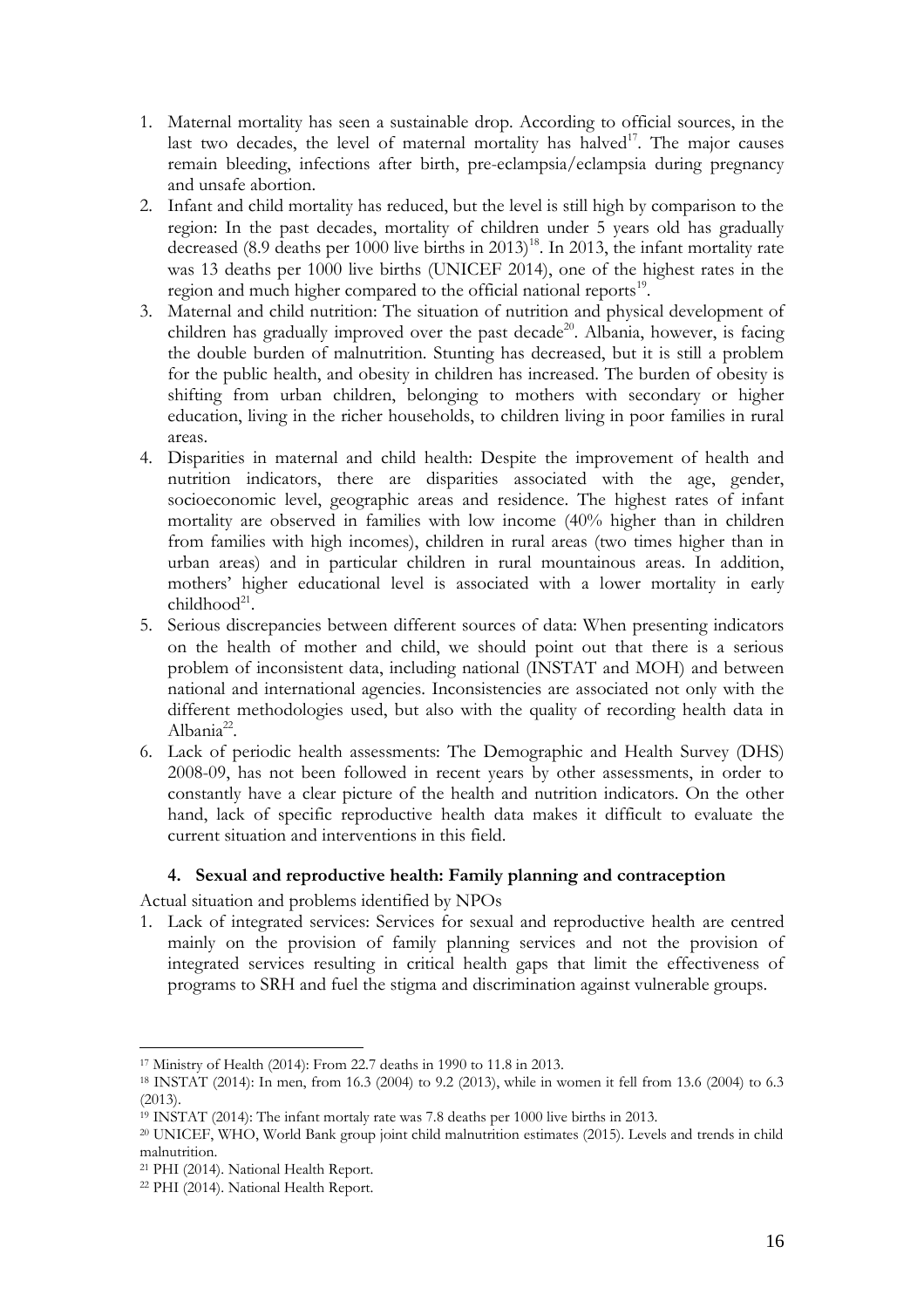- 2. Lack of infrastructure and inappropriate health technology: Provision of integrated SRH services is based on the existing infrastructure and medical equipment (not modern standards) of health services.
- 3. Inappropriate level of awareness by woman in relation to sexual health and reproductive health because the lack of information. In addition, there are cultural and attitude barriers, a lack of necessary services and confidentiality by the health staff. ACPD reports some data from the study Knowledge, Attitudes and Practice, conducted in 2013 in the district of Tirana: Less than half of women and girls interviewed, either do not use modern contraception (36.3%) or believe in the withdrawal (40%) to prevent unwanted pregnancies. Among the reasons for not using family planning methods, was fear of side effects (19.2%) and the belief that they are harmful for the health  $(14.5\%)^{23}$ .
- 4. Knowledge about contraception and its use: Knowledge on contraception is almost complete<sup> $\tilde{e}^{4}$ </sup>. However, the use of modern contraceptive methods of 11% is considered as one of the lowest in Europe<sup>25</sup>. About 59% of women aged 15-49 use the natural method of withdrawal as a protective measure against pregnancy. The most used modern method is the condom for men (4%), followed by the female sterilization (3%) and the pill (2%). The use of all the other methods is less than 1%.
- 5. Factors influencing the behaviour on family planning are age, marital status, level of education, place of residence, number of children, information on family planning and the time needed to reach the health centre<sup>26</sup>. The use of modern methods is higher among younger women and lowest among women living in rural areas. The younger married women are more likely to use a condom than the older women and less likely to use long-term or permanent methods such as intrauterine devices and sterilization. Sexually active unmarried women practice modern contraception significantly more than married women (29% versus 11%) and they also prefer condoms and pills. Long-term or permanent methods are only used by married women. The increased number of children and the level of education are associated with the increased use of contraceptive methods.
- 6. Unmet needs for family planning (mainly counselling) are estimated at an average of 13% for the period 2006 to 2012<sup>27</sup>. The greatest unmet needs are observed in the young age group (25-29) and rural women. The preference for boys affects the behaviour on family planning. Women with unmet needs are more likely to have at least one son and live mainly in rural areas.
- 7. Modern contraception coverage: One positive achievement is undoubtedly the provision of the public sector by the Albanian Government from 2010 onwards with modern contraceptives, independent from donor support. In addition, the MoH Order<sup>28</sup> changed the stipulations for the second phase relating to the provision of contraceptives. Between 2015-2016 they are provided free of charge by the public sector for the entire population thanks to the successful advocacy of national and international actors supporting activities related to the FP in the country.

<sup>23</sup> Albanian Centre for Population and Development (2013). Sexual and reproductive health among young people in Albania.

 $^{24}$  PHI (2012): In general women, especially married women, have more knowledge and information than men about these methods.

<sup>25</sup> WHO 2014. World health statistics. http://www.who.int/gho/countries/alb/en/

<sup>26</sup>Ismaili F and co-authors. Factors affecting the behaviour towards family planning in Albania. Tirana, 2011.

<sup>27</sup> PHI. National Health Report, 2014

<sup>&</sup>lt;sup>28</sup> Ministry of Health, Order No. 570/21.11.2014, "On the provision of contraceptives to the population in need through the public sector for the years 2015-2016".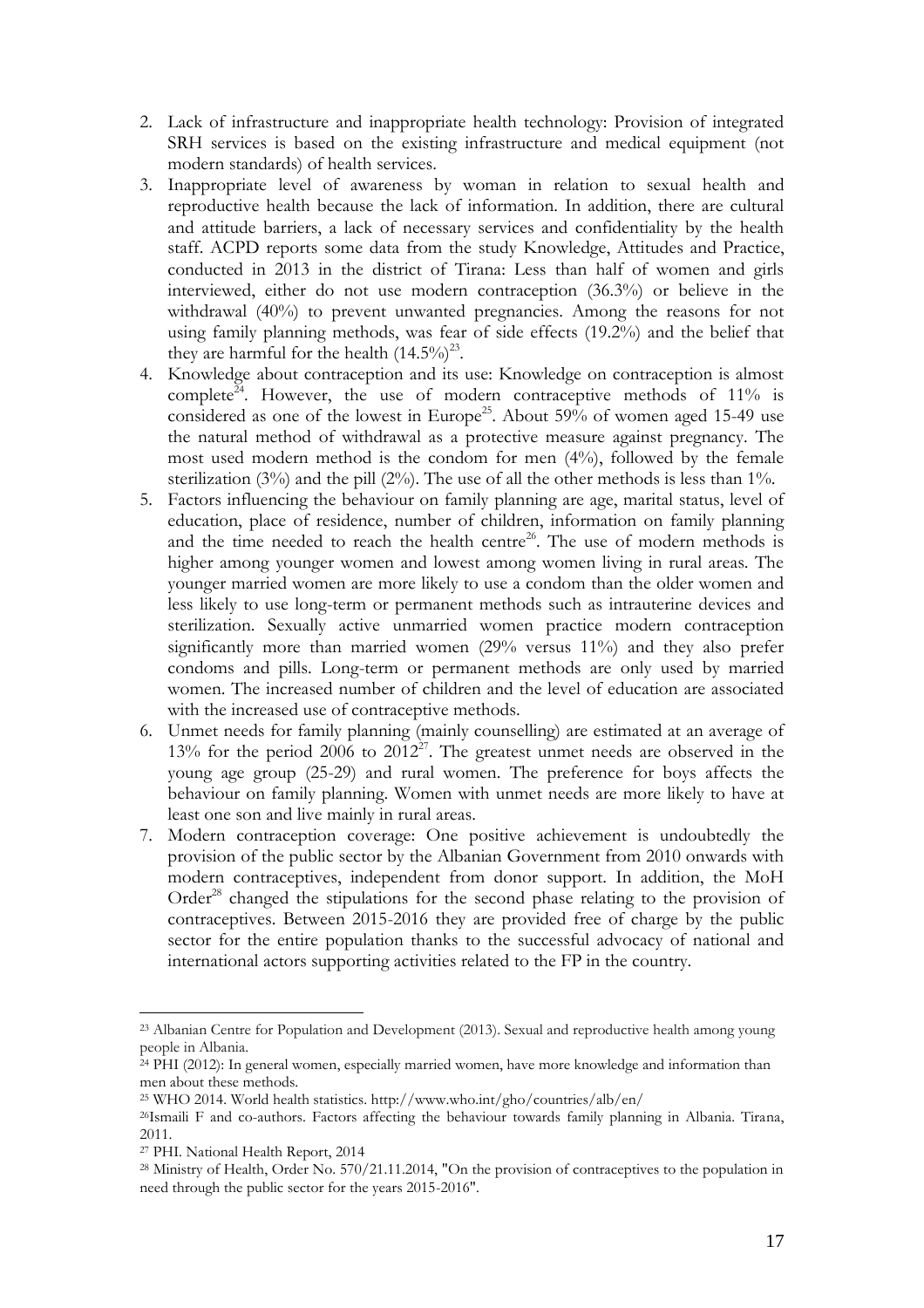### **5. Provision of family planning services**

The actual situation and the problems identified by NPOs

- 1. FP services are offered in all three levels of healthcare, integrated with other reproductive health. Since 2009, intrauterine devices (IUD) have been offered not only in maternity hospitals, but also in health centres by obstetricians and gynaecologists trained in programs supported by international donors (USAID). Female sterilization is provided free of charge only at maternity hospitals.
- 2. Increased access: We would like to highlight in this report that the geographic reach and service quality has improved significantly as a result of appropriate interventions in the field of family planning, supported by USAID and implemented by agencies and international organizations<sup>29</sup> who focus on improving the structure, the service quality and increasing demand for the use of modern contraceptive methods $^{30}$ .
- 3. There is a low level of use of modern contraceptive methods in general and in particular amongst adolescents, young people and other vulnerable groups, while unwanted pregnancies, abortions and STIs continue to remain at high levels. There is evidence to show that young people use emergency contraceptive methods in the wrong way.
- 4. Low access to modern contraceptive methods among certain groups, such as women living in rural areas, adolescents, Roma women, is due to the lack of sensitive FP services and their provision far from their dwellings. Access by adolescents to modern contraceptive methods in the public sector is difficult, because young people do not attend services at clinics or maternity wards, and even less so health centres in rural areas. For this reason, provision of services closer to certain groups of women and girls, for example at the workplace, as part of a package of health services offered to these places, at clinics in rural areas, venues attended by youth, where Roma population live, remains a necessity.
- 5. Ensuring continuity of education for health personnel regarding interpersonal communication methods, contraception counselling skills and updating their knowledge regarding new methods of contraception remains a growing concern.

### **6. Voluntary termination of pregnancy**

The actual situation and problems identified by NPOs

- 1. A higher "use" of abortion in rural areas: The number of abortions in the period 2004-2013 almost halved in absolute value. The number of abortions per 1000 live births has decreased from 257 in 2004 to 186 in 2013<sup>31</sup>. Abortion remains an urban phenomenon<sup>32</sup>, although for the period 2009-2013 there is a growing trend of abortions in rural areas.
- 2. Abortion in the public sector vs. the private sector: Most of the abortions are performed in the public sector, and only 10% of them are performed in private clinics or hospitals licensed to perform abortions<sup>33</sup>.
- 3. Unreliable data on abortion: Unofficial sources indicate a higher number of abortions than those published. The causes can be underreporting, mainly by private entities, and abuses in diagnosis in the public sector, showing [abortions] as emergency

 $\overline{a}$ <sup>29</sup>JSI/SEATS II/Albania dhe JSI/TASC I/Albania, URC/Pro Shëndeti, ACESS-FP/Jpiegho, AED/Communication for Change (C-Change).

<sup>30</sup> Boci, A., Eichleay, M., and Searing, H. (2013). Factors influencing women's reproductive health choices in Tirana, Albania. The RESPOND Project Study Series: Contributions to Global Knowledge - Report No. 12. New York: engenderhealth (The RESPOND Project).

<sup>31</sup> INSTAT (2015): Women and men in Albania.

<sup>32</sup> Same as 66: In 2013, 61% of abortions were done by women living in urban areas.

<sup>33</sup> PHI (2014). In 2013, 61% of abortions were done by women living in urban areas. 1, 2014.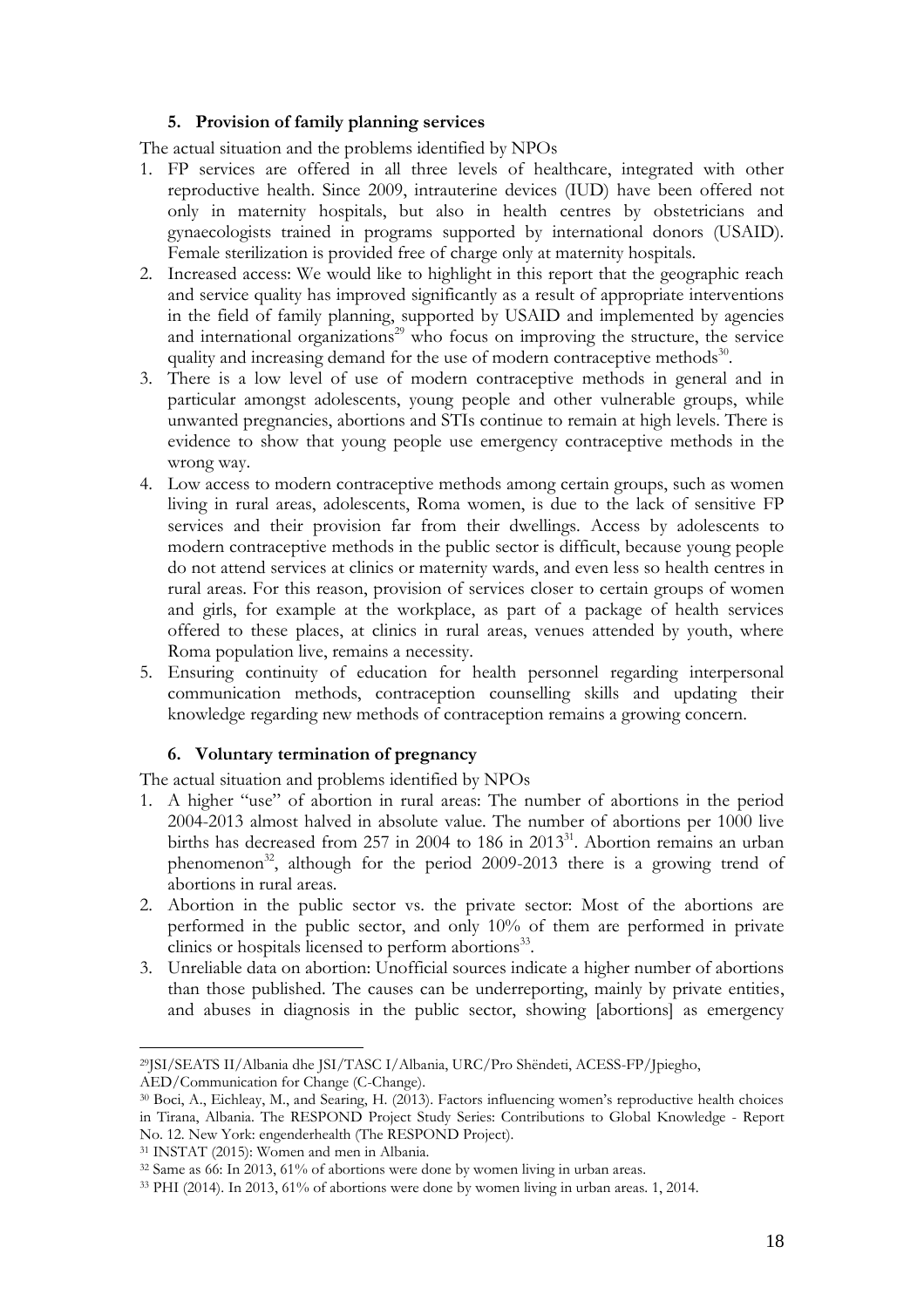hospitalizations, to avoid payment for the performance of abortion. On the other hand, the assessment of the data shows a significant and almost impossible increase in spontaneous abortions, whereby the percentage of abortions from 18% in 1996 increased to 67.2% in 2013<sup>34</sup>. IPH claims that it has reason to doubt the validity of this increase and this requires a more detailed investigation. Given the great reliance on unreliable contraceptive methods, it is highly likely that in many cases abortion is used as a family planning method. These data indicated defficiencies in the health care system to provide couples with reliable means for planning and controlling pregnancies and childbirth.

- 4. Enforcement of the law: The Albanian Helsinki Committee, while monitoring the two maternity hospitals (one in Tirana and the other in Lezha), reports that "medical personnel was acting within the legal framework.. The information and treatment of patients seemed standardised and the same for both institutions, ranging from a preliminary examination of the woman, and then proceeding with counselling, giving the necessary information regarding risks during or after the abortion, benefits of pregnancy, family law, etc.". Monitors noticed that abortion by married women often required the consent of the spouse, while the law does not stipulate this.
- 5. The use of medical abortion is a method that means taking tablets to perform the abortion, mainly in the early stages of pregnancy. In Albania the drug misoprostol is widely used, which is not registered by the National Drug Control Agency for this purpose, but is easily found in pharmacies or private clinics<sup>35</sup>. Unofficial data show that a large number of women perform unsafe abortions by taking tablets for uncontrolled termination of pregnancy. In some cases, these women return to maternity hospitals to complete the abortion after medical abortion fails.
- 6. Selective abortion for the selection of the sex of the child before birth: Researchers on this phenomenon explain that Albania is one of those countries where the selection of the sex prior to birth has spread fast after the lowering of the fertility rate<sup>36</sup>. Analysis based on the INSTAT census show compelling evidence of sex selective abortions due to the preference for males. Increasing sex ratio at birth (160 boys to 100 girls for the first time births to 162 for the fourth time births) is a clear indicator of this practice. Factors affecting the existence of this phenomenon are numerous and mainly related to the mentality and our early tradition of having boys born first. This relates to issues of heritage (family name and ownership), the need to feel protected, the phenomenon of emigration and a number of other factors that tend to highlight gender stereotyping, emphasising the role of the male. Despite being a well-known fact, selective abortion continues to be neglected and fails to get the proper attention. In an effort to address this, ACPD in collaboration with partner organizations and institutions, planned a number of activities and awareness raising of the population about the existence of the phenomenon and its consequences, based on a Communication Strategy and Action Plan (2015-2017).
- 7. Reporting system: Every doctor who performs abortions is required to report to INSTAT by completing the abortion form, which respects the confidentiality of women. In an effort to control abortion, the abortion information system has been reviewed, including now not just public institutions but private ones too<sup>37</sup>, and a new abortion form has been prepared along with the guidelines for data reporting. The computer program allows the entry of data on abortions and the electronic reporting

<sup>34</sup> Same as 68.

<sup>35</sup>[http://www.respond-project.org/pages/files/6\\_pubs/research-reports/Study12-Albania-Report-](http://www.respond-project.org/pages/files/6_pubs/research-reports/Study12-Albania-Report-July2013-FINAL.pdf)[July2013-FINAL.pdf](http://www.respond-project.org/pages/files/6_pubs/research-reports/Study12-Albania-Report-July2013-FINAL.pdf)

<sup>36</sup> World Vision, UNFPA (2012). Unbalanced ratio of births between sexes in Albania.

<sup>37</sup> INSTAT (2012): Abortion surveillance system in Albania.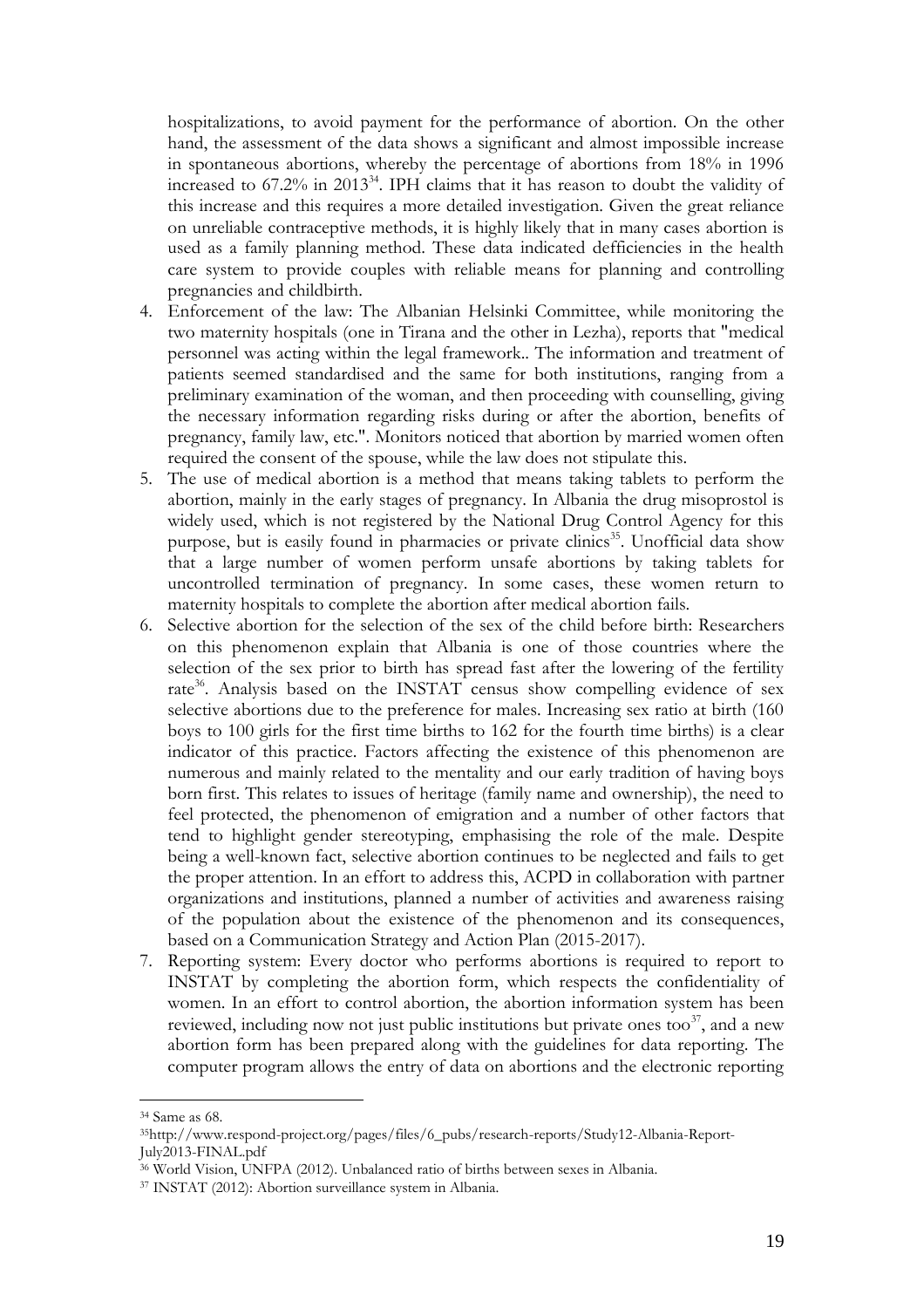of the information is done every 3 months. However, only 13 districts can report electronically. Such problems as failure to report in time by all districts and the quality of reporting are raising the need to revise the program and to ensure continuous training for those responsible for reporting.

# **7. Sexually transmitted infections (STIs) and HIV/AIDS**

Actual situation

- 1. Increased number of new cases: Although the data indicate that Albania remains a country with low prevalence (approximately 0.02%) of HIV/AIDS, the number of new cases diagnosed with HIV/AIDS for the period 2008- 2013 doubled<sup>38</sup>. 2013 saw the highest number of new cases diagnosed for years (124 cases). By November 2014 there were 96 new HIV positive cases, of which 5 were children infected through mother to child transmission.
- 2. Time of diagnosis: Three quarters of new cases are diagnosed in the late stage of infection, leading to an increase in the percentage of deaths.
- 3. Knowledge of HIV/AIDS: The age group 15-24 years have more knowledge about HIV/ AIDS than the age group 24-49 years. However, only 36% of women and 22% of men aged 15-24 correctly know how to prevent HIV. Comprehensive knowledge on the HIV transmission is higher among women than men (28% versus 20%).
- 4. Testing for the HIV infection: Testing for the HIV infection is done in voluntary testing centres, "recommended" by health professionals. Testing is obligatory for all blood donors, volunteers or family members of patients undergoing surgery. The percentage of testing in the country is low, only  $7.7\%$  of the general population<sup>39</sup>. Voluntary testing of women remains at very low levels. According to the data collected from the monitoring system, women infected in the majority of cases are diagnosed as a couple, following the epidemiological screening after the partner has been found to be HIV positive. The results of the study on the biological control of behaviour indicate that vulnerable groups (such as injecting drug users, men who have sex with men, sex workers and Roma population) have not only a low level of knowledge and testing, but are also involved in risky practices and behaviour in relation to HIV/AIDS or various STIs.
- 5. Preventive services and medical care: Preventive services are offered by 12 centres of voluntary counselling and testing under the MOH and include voluntary testing, and counselling before and after testing. Counselling for pregnant mothers is provided at the FP centres and maternity hospitals. Treatment and care for people with HIV/AIDS is available at the UHC in Tirana, and include anti-retroviral therapy (ARV), diagnosis and management of infections and other associated diseases, as well as psychosocial support for the people affected and their families. An outpatient clinic for people with HIV/AIDS at the University Hospital has been operating since 2007, which provides service and free care for ARV treatment and monitoring, psycho-social counselling and voluntary testing for HIV/STIs, tests for diagnosing tuberculosis (skin test) and prophylactic treatment.

### **Problems identified by NPOs**

 $\overline{a}$ 

6. Late diagnosis of new cases shows the low level of voluntary testing, low access to testing and even lower level of knowledge about prevention ways, protection measures, and above all, the importance of voluntary testing. This means that HIV/AIDS is identified and diagnosed mainly in its later stages, creating large gaps

<sup>38</sup> PHI (2013). HIV/AIDS in Albania (1993-2013)

<sup>39</sup> PHI (2011). The study of biological control of behaviour.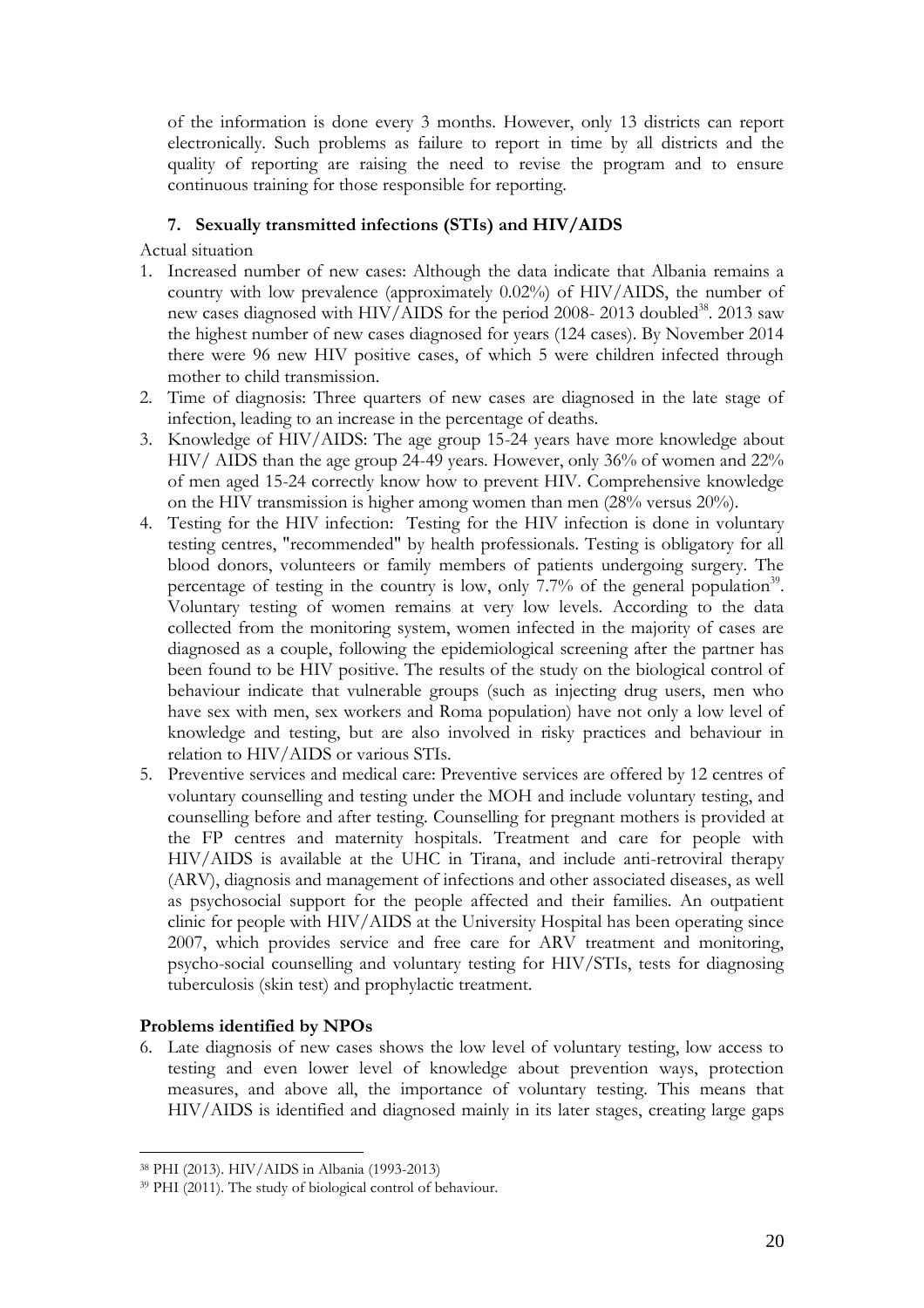in the prevention or early diagnosis of the infection and increasing the number of those infected. Therefore, the identification becomes even more difficult. The possible propagating effect that this situation carries, considering that each infected person may have several partners or be involved in different risky behaviours is very important and highlights the urgent need to diagnose the infection at its early stages.

- 7. The main obstacle remains the stigmatization and discrimination against persons with HIV/AIDS at all levels of society, which in turn affects the delay in HIV testing, diagnosis and access to care.
- 8. There are still no studies in Albania aimed at assessing the level of stigma and discrimination through a monitoring and evaluation system in priority areas such as health care, education, social support, employment, etc.
- 9. There is a lack of regulatory mechanisms that provide timely and continuing treatment with ARVs, their laboratory monitoring as per the proper protocol through diagnostic tests; early access to diagnostic testing and treatment of opportunistic and sexually transmitted infections as well as exemption of these services from financial obligations , as provided for by the HIV/AIDS law.
- 10. Lack of national management protocol for the care, treatment and follow-up of children living with HIV in Albania has created lingering and deficiencies in their treatment and health care, and late diagnosis with fatal consequences.
- 11. The lack of an outpatient clinic for the follow-up of children living with HIV brings delays in case management and treatment, reduces the quality of care and creates disadvantages for a multidisciplinary approach to them.
- 12. There is a lack of full prevention protocol for the HIV transmission from mother to child. Therefore, there are deficiencies in counselling and voluntary testing of pregnant women, and the system of referrals and treatment, if the mother is HIV positive.

### **8. Provision of service for vulnerable groups**

Actual situation

- 1. Injecting drug users (IDU): There are about 60,000 drug users, of which 10%-15% are estimated to be injecting drug users<sup>40</sup>. Continuous data collected from observations of biological behaviour show that IDUs engage in risky behaviour which can cause infections and transmission of HIV/AIDS or various STIs, as they reuse and share needles, have unprotected sex with more than one partner, do commercial sex work, etc.<sup>41</sup>. The spread of HIV infection amongst this population group is low, about 1%, but there is a significant increase of cases of hepatitis B  $(15%)$  and hepatitis C  $(30%)$ , which exposes this possibly at risk group to potential epidemic outbreaks of HIV/AIDS or various STIs.
- 2. Transmission of HIV by victims of sexual exploitation to their customers and other groups remains generally unknown. Some of the factors significantly affecting the increased risk of HIV and STIs for victims of sexual exploitation are the stigma and the neglect, limited access to health, social and legal services, sexual exploitation and trafficking, exposure to violence and drug abuse. Around 25% of men infected with HIV are gay or bisexual. Details of biological behavioural surveillance (2013) point to a low use of condoms by men who have sex with men, who in turn engage in unsafe sexual practices with women. In addition, MSMs encounter difficulties in securing adequate condoms for anal sex and lubricants. The stigma and discrimination often

<sup>40</sup> European monitoring centre for drugs and drug addiction. Profile of Albania 2015, in: [http://www.emcdda.europa.eu/html.cfm/index211541sq.html](http://www.emcdda.europa.eu/html.cfm/index211541SQ.html) [accessed in October 2015]. <sup>41</sup> PHI (2013). BIO-BSS. Final Report.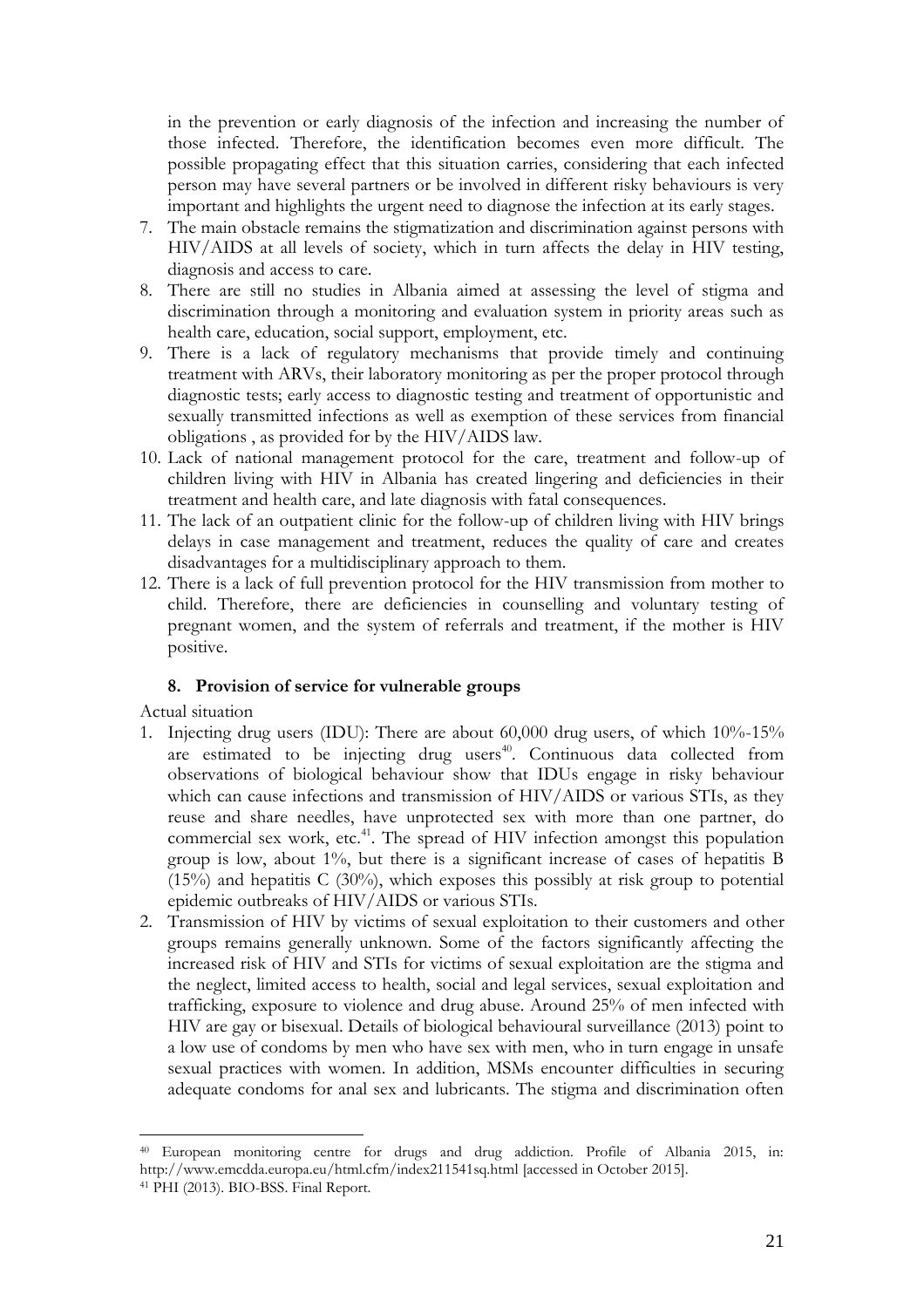becomes an obstacle for this community to use existing services or organise themselves.

- 3. LGBTI have knowledge about HIV/AIDS but are less knowledgeable about STIs. Most of the young people who are LGBTI do not speak to relatives or health professionals about HIV/AIDS and STIs, as they link this to their sexual activity and very few of them receive information on STIs from public institutions. Most of them are afraid to reveal their orientation and sexual activity to public health specialists. There is a lot of prejudice, inaccuracies and myths amongst the young LGBTI people about sexual practices, safe sex, condoms, ways of becoming infected with HIV/AIDS and STIs. LGBTI young people have very little access to condoms for anal sex. They are not aware of public centres and health experts sympathetic towards them.
- 4. Persons serving a prison sentence: The epidemiological situation of HIV and STIs in prisons is not clear, but the data presented by the General Directorate of Prisons shows there are 4 people infected with HIV/AIDS. Centres for voluntary counselling and testing for HIV/AIDS have been set up in two prisons, with the support of UNFPA and "STOP AIDS" who is the implementing body. Details of a study carried out in some prisons in Albania show that the prisoners get involved in risky behaviour such as drug and alcohol use, unprotected sex, etc.<sup>42</sup>.

### **Problems identified by NPOs about groups at risk**

- 1. The figures of voluntary testing remains very low. On the other hand strategic documents for the prevention and controlling HIV/AIDS, lack strategies in relation to the increase of voluntary testing. The number of centres of voluntary counselling and testing is insufficient and there is a lack of activities to access individuals or groups that can be affected by HIV. NPOs that can implement these activities are unfunded.
- 2. Non-comprehensive strategic documents: Strategic documents do not offer solutions to problems faced by groups at risk, in particular injecting drug users, who can become a source of an epidemic outbreak of HIV/AIDS in Albania. In addition, these documents focus more on primary prevention of infection and do not pay attention to the practices of harm reduction, which have been successful in controlling HIV/AIDS, and above all, are cost-effective as strategies.
- 3. Failure to reach the objectives: The HIV/AIDS control program has specific sexdisaggregated targets. However, their achievement so far for groups of women and girls at risk, such as injecting drug users (IDU), sex workers (SW) or trafficked women has been a challenge. For some of them, such as SWs, the current legislation itself prevents them from receiving or seeking health services and social support $43$ .
- 4. Psychosocial support services for people infected with HIV/AIDS are almost absent. Some of them operate with funds from external sources. The government has made no efforts to finance these services.

### **9. Tumours of the reproductive system: Breast and cervix cancer**

The actual situation and problems identified by NPOs

<sup>42</sup> ACPD (2013). Alternative Report of NPOs on the Situation in the Country Regarding the Components of Reproductive Health.

<sup>43</sup> RA Criminal Code, Chapter VIII, Article 113: Prostitution is punishable by a fine or imprisonment up to three years.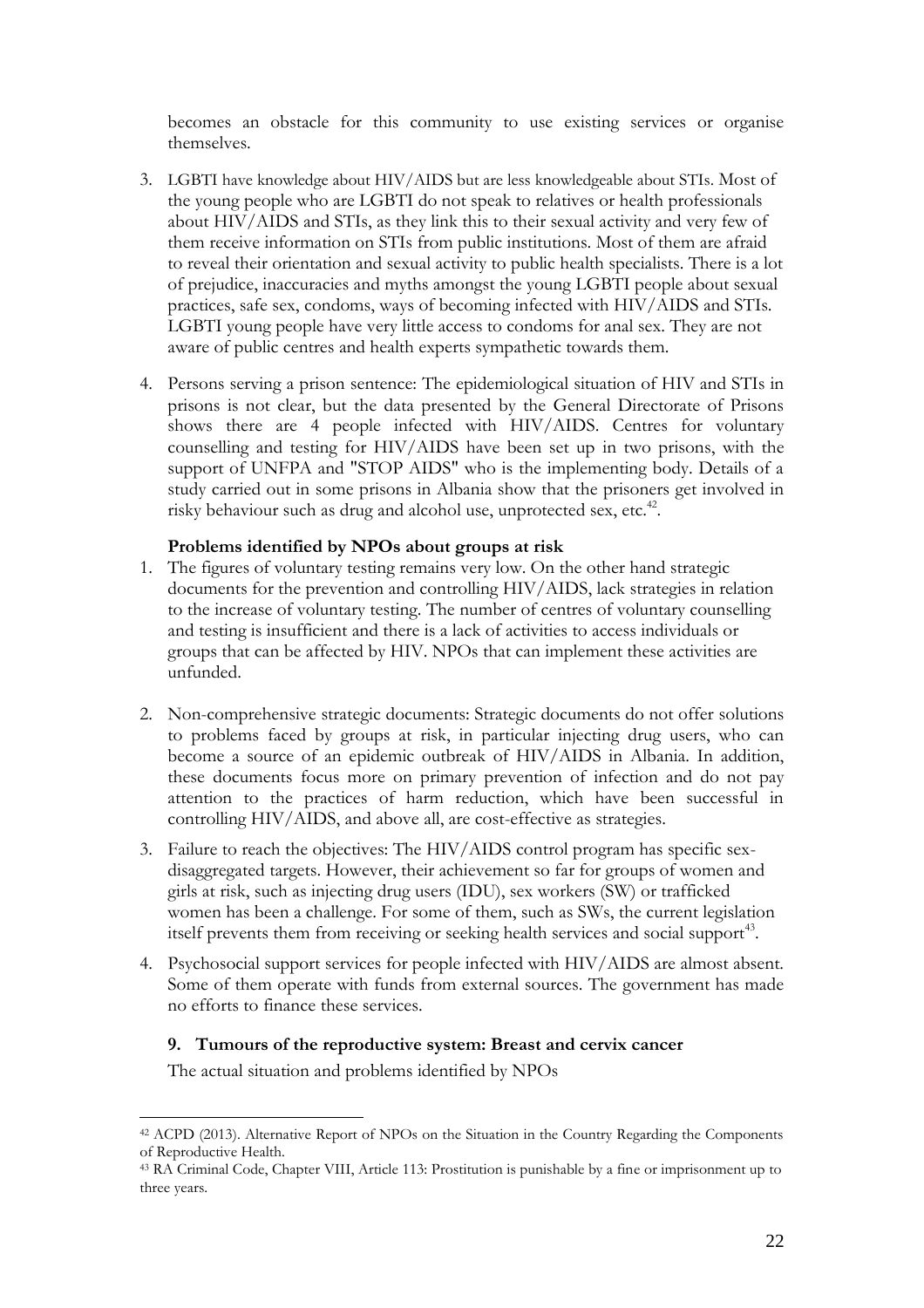- 1. Concerns about the spread: Data from national sources indicate that breast and cervical cancers are today two of the most common cancers among women in Albania<sup>44</sup>. The number of women affected has grown every year. In addition, there is a trend of younger women being affected by these diseases. In 2012, the incidence (per 100,000 cases) and mortality (deaths per 100,000) for breast cancer in Albania was estimated 69.4 and 21.8 respectively, and for the cervix cancer 6.2 and 2.4 respectively.<sup>45</sup>
- 2. Incomplete registration of cases: Meanwhile, the incidence of (registered) breast cancer and cervical cancer in Albania is lower than in other European countries.<sup>46</sup>It is believed this is because of problems related to incomplete registration by the oncology service not mirroring the factual situation.
- 3. Awareness about preventive practices such as smear tests and mammograms, are reported respectively at 49% and 77%.<sup>47</sup> According to NPOs, 75% of women affected by breast cancer and more than half of cervical cancer cases are diagnosed at an advanced stage of the disease.<sup>48</sup>
- 4. Other problems identified are: delays in the implementation of the national program for the early detection of breast cancer and cervical cancer; limited access to cervical cancer screening as the smear test is performed by specialists only in the maternity ward, and cytological examination is offered only at UHC and specialized private clinics; lack of a national registry of tumours, thus causing problems in planning, monitoring and evaluation of interventions as well as in achieving the objectives.

### **10. The health of women who are victims of domestic violence**

The Actual situation

- 1. Increased number of abused women: Various sources and the situation in the country show an increase in the number of abused women<sup>49</sup>. INSTAT<sup>50</sup> conducted in 2013 the second national survey on domestic violence in Albania. Data showed growth in the percentage of abused women 56.0% (2007), 59.4% (2013). There has been a progressive increase from year to year of the number of those reporting violence and other crimes that occur in family settings.
- 2. Abused women are often reluctant to seek help: 8.4% of women who had experienced "lifelong" domestic violence and 7.1% of those who are "currently" facing domestic violence had never sought help against violence in marriage/intimate relationships. In all cases where the Counselling Line for Women and Girls has intervened, it encountered flagrant cases where women report the need for shelter, while their legal issues are not conclusively resolved. Another very important service for women survivors of domestic violence, is counselling. Counselling should be immediate and available at all times, free and in different languages.
- 3. Failure to report cases of violence by health employees: No cases of domestic violence are reported by the healthcare staff<sup>51</sup>. In perceiving the GBV services in general as related only to police reporting, no effort has been made to monitor or assess other aspects of the service. One of the doctors interviewed during the

<sup>44</sup> Ministry of Health (2014).

<sup>45</sup> Ferlay et al (2013). Cancer incidence and mortality patterns in Europe: Estimates for 40 countries in 2012. Europ J Canc; 49: 1374-1403.

<sup>46</sup> PHI (2014). National Health Report.

<sup>47</sup> PHI (2012).

<sup>48</sup>Albanian Women's Christian Association/YWCA

<sup>49</sup> INSTAT (2015): Women and men in Albania: The number of women affected by the criminal offence of Domestic Violence in 2014 was 3,090.

<sup>50</sup> INSTAT (2013): Domestic violence in Albania. National population-based survey.

<sup>51</sup> Same as 100.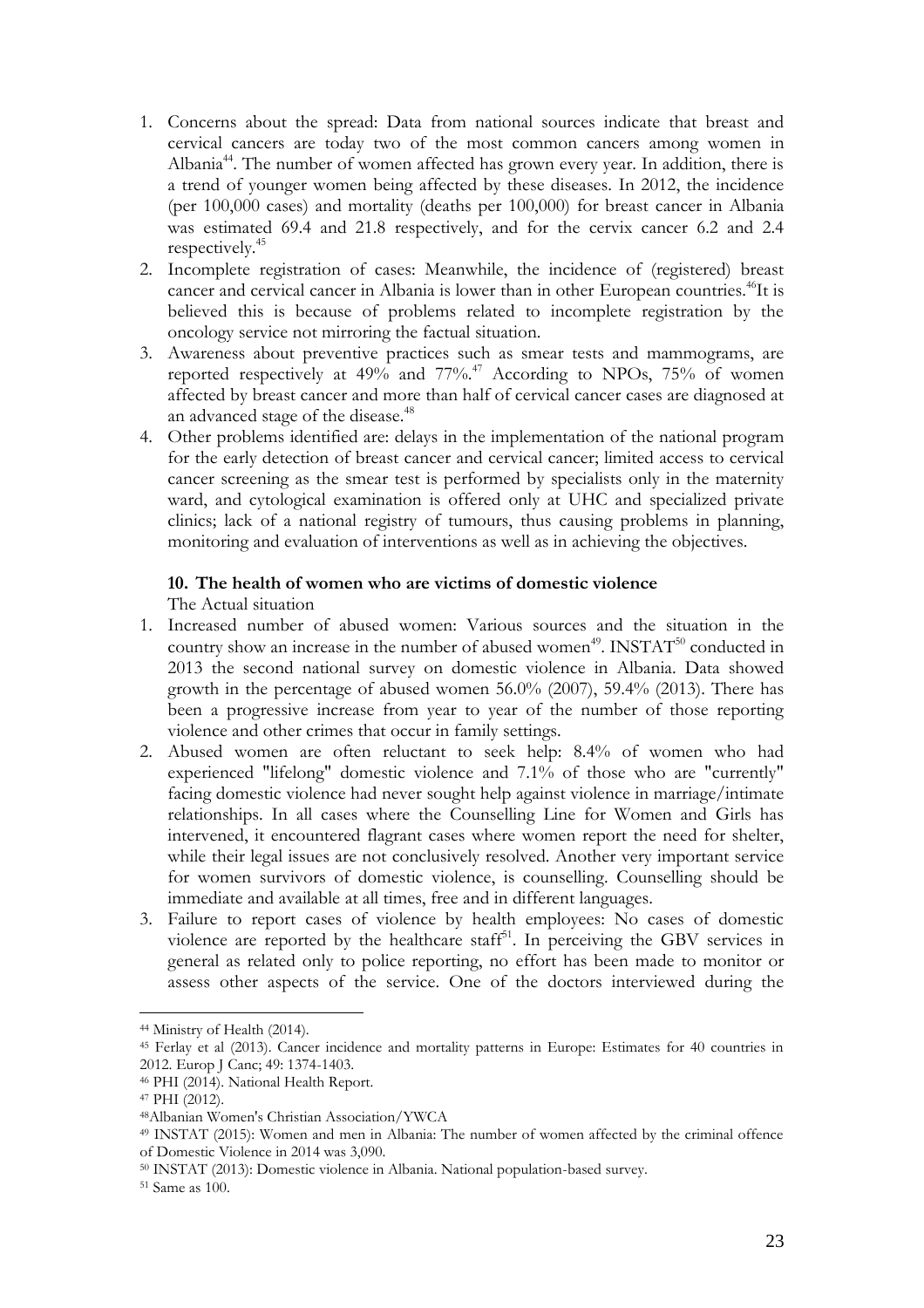evaluation<sup>52</sup> stated: "There is no reason for us as doctors to deal with the [domestic] violence. It is not our duty, and has not been required of us. This should be done by the police and psychologists. As these women do not come to us and tell us about the violence, it implies that they do not see as as suitable.

- 4. Shortfalls associated with the psychosocial service:Practice shows a timely provision of first aid, but there is a lack of psychosocial services at health centres.
- 5. Contraceptives and raped women: Sexually abused women (15.7%)were almost 3 times more likely to say their husbands would not allow them to use contraceptives to avoid pregnancy, compared to women who were not sexually abused (5.8 %). 2.3% of sexually abused women and girls were concerned about the risk of acquiring STDs, including HIV/AIDS, while 43.5% of sexually abused women reported having SSTs.<sup>53</sup>
- 6. Payments for receiving services: Victims of domestic violence who have sought the help of health services and/or legal services, have had to pay (even bribe) for some health/legal services offered. For many abused women, payments (bribes) for these services constitute a significant barrier for their ability to access health services, protection, support, and access to justice.<sup>54</sup>
- 4. The role of the media: NPOs report that the media often misdirects, promoting unhealthy stereotypes in terms of formation or increasing prejudice to such matters. Publishing the data of the person whose rights have been violated, constitutes in itself a new violation of privacy, inciting prejudice in the community where the person in question works and resides.
- 5. Raising public awareness<sup>55</sup> still needs improvement. Some of the NPOs interviewed stated that victims of domestic violence do not have information on health care in general and STIs/HIV/AIDS, or reproductive health and family planning in particular.
- 6. There is a lack of a functioning and well-coordinated system for the prevention, treatment and reintegration of domestic violence cases. The monitoring of the Referral Mechanism work, conducted by the MLSA (today MoSWY) for 2012, showed that: "although this mechanism is functional and highly effective in several municipalities - where regular meetings of multidisciplinary teams are held and there is a good coordination among member institutions which provide legal assistance, counselling, psychological and vocational training, employment, housing and food assistance for cases they deal with - there is still much work to be done and many challenges to face. More resources are needed for full service delivery including: the establishment of a 24-hour telephone line, regional shelters, etc., which are some of the priorities where the work should be focused to strengthen these mechanisms, in parallel and by spreading them further across the country"<sup>556</sup>.
- 7. Services not covering the full geographical extent and not with the same quality: Services are available mainly in the largest cities, for women victims of domestic violence or victims of trafficking, while women/girls from rural and remote areas, do not have access or have very limited access to direct supportive services<sup>57</sup>.

<sup>52</sup> Same as 100.

<sup>53</sup> INSTAT (2013): Domestic violence in Albania. National population-based survey.

<sup>54</sup> INSTAT (2013): Domestic violence in Albania. National population-based survey.

<sup>55</sup> DCM. 404/13.05.2015 "On approval of the plan for the European integration" 2015-2020.

<sup>56</sup> MoSWY/DPSBGJ (2012). Report on the establishment and effectiveness of the functioning of the National Referral Mechanism for cases of Domestic Violence at local level. December 2012.

<sup>57</sup> Guidelines for the implementation of the EC Convention on Preventing and Combating Violence against Women and Domestic Violence - Assessment of the current situation and the financial implications for the implementation of the Convention in Albania", with the support of UN Women, 2013.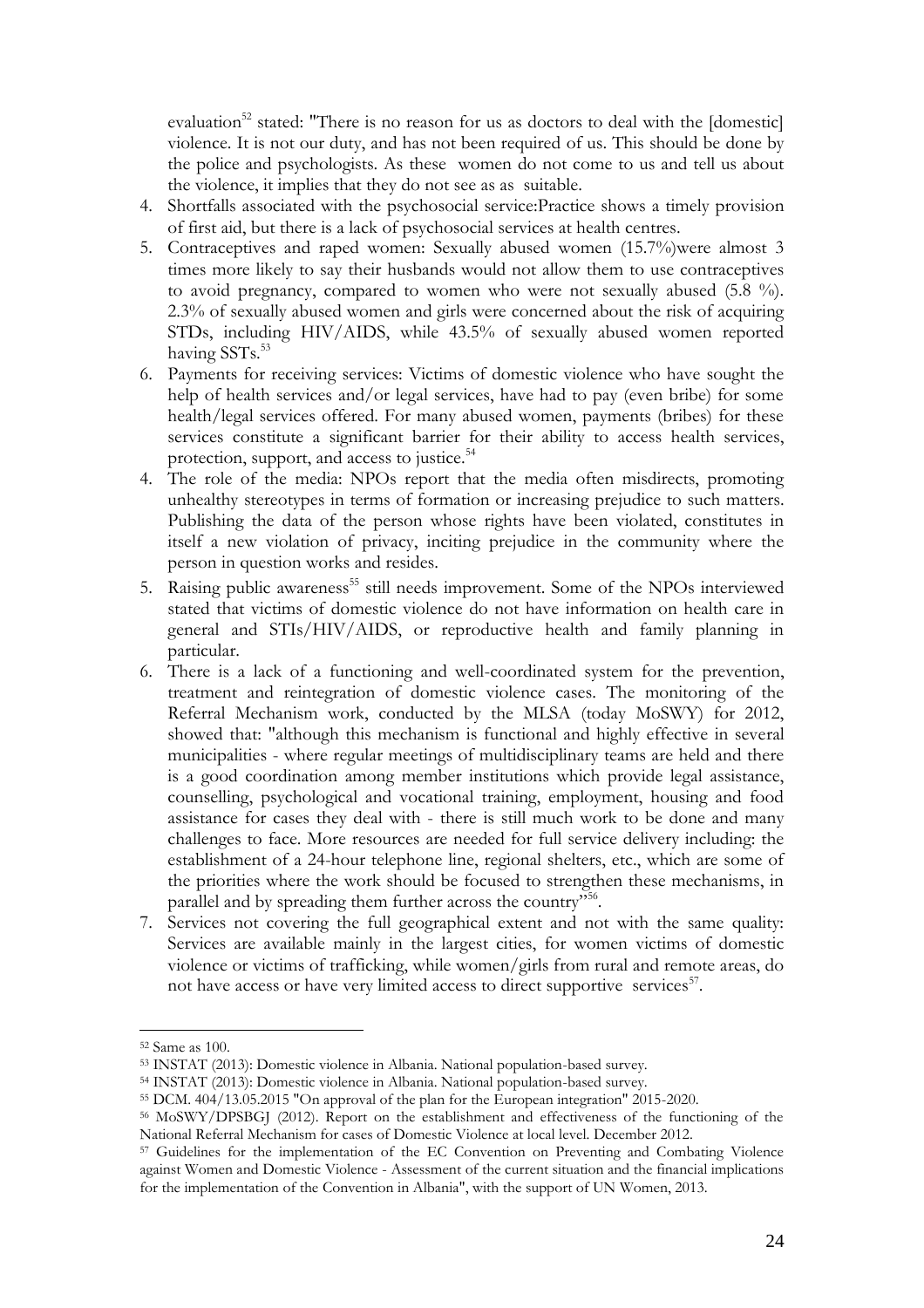8. Based on the data collected $58$  in 3 shelters, there are constraints for women who suffer from mental health disorders or serious health problems that require hospitalization. In cases of extreme disabilities or severe mental health issues, shelters refer them to specialized services, because they do not have specialized staff to handle these cases.

### **11. Victims of trafficking (VT/PVT) and addressing health problems**

The actual situation and the problems identified by NPOs

- 1. The progression of people trafficking: Data from the strategy against people trafficking for 2014-17 show an increase in internal trafficking of minors and adults, mainly in urban areas, as well as tourist areas, where we see more women trafficked for sexual exploitation and children trafficked for sexual exploitation and/or begging.
- 2. Women occupy the main place as VT/PVT: VTs are mostly women aged 15-24, who are used for prostitution within the country and abroad, in destination countries. Some of the ways used by traffickers to recruit are deceit for marriages, for offering a job, and a new trend observed recently, recruiting via social networks, like Facebook<sup>59</sup>. The case law to date has identified these recruitment methods<sup>60</sup>.
- 3. Albania is still a country of origin for trafficking: According to the latest study conducted by IOM on THB in the Western Balkans and the State Department report on people trafficking, Albania is identified mainly as a country of origin for victims of trafficking, who are exploited mainly for prostitution in EU countries such as: Italy, Belgium, Greece, United Kingdom, Germany and Kosovo<sup>61</sup>.
- 4. The national referral mechanism of people trafficking has improved and coordination of the relevant authorities and stakeholders involved locally<sup>62</sup> has increased, but there is still much room for improvement. According to a representative of a civil society organization in Durres, "the organization has provided input for the drafting of the annual action plan. However, this has not been accompanied by a budget allocated for each activity, hence it is not clear if the plan is fully implemented or not". According to them there is a need for a better coordination between all the members of the RAC, not only in emergency cases, but further to meet the needs of VT/PVT.
- 5. The role of NPOs in cases of people trafficking, including their medical assistance: NPOs have carried a significant weight and have played a prominent role in assisting and providing reception services, long-term rehabilitation and reintegration of VTs/ PVTs.
- 6. Problems identified by NPOs: lack of community and residential services for victims of trafficking and violence who suffer of mental health problems and require constant specialised follow-up. NPOs express concern about the non-effective treatment for victims in mental health institutions and insufficient knowledge of their staff regarding PSV. Experts psychiatrist employed in mental health institutions, are untrained and inexperienced for the treatment of VT who display mental health

 $\overline{a}$ 

<sup>61</sup> US Department of State's Report on People Trafficking, June 2014;

[http://www.un.org.al/editor-](http://www.un.org.al/editor-files/file/Roadmap%20%20Costing%20of%20the%20coe%20Convention.pdf)

[files/file/Roadmap%20%20Costing%20of%20the%20coe%20Convention.pdf](http://www.un.org.al/editor-files/file/Roadmap%20%20Costing%20of%20the%20coe%20Convention.pdf)

<sup>58</sup> Council of Europe and UN Women (2015). Albania final report: Mapping support services against violence towards women and girls.

<sup>&</sup>lt;sup>59</sup> Different but equal (2014). Study on the issues of cooperation of victims of trafficking with law enforcement authorities.

<sup>60</sup> CRS & MB (2015). Training Module on human trafficking. Caritas Albania, 2015. Final baseline report.

<sup>62</sup> IOM (2014) Needs Assessment: Human Trafficking in the Western Balkans.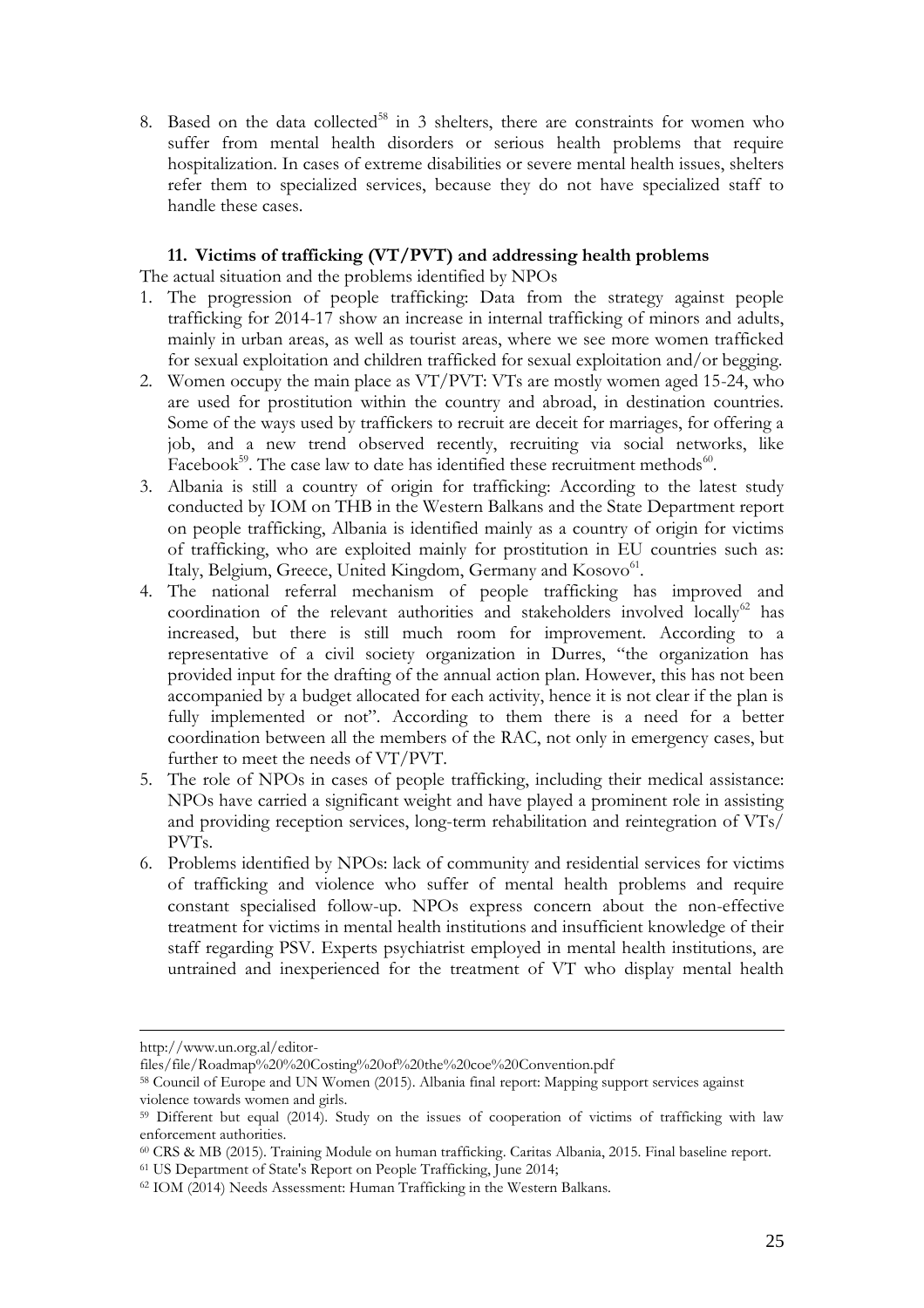problems. Organizations also report cases where VT have been refused service from the psychiatric institution.

### **12. Health care for women in rural areas**

The actual situation and problems identified by NPOs

- 1. The PHI study shows that for antenatal care, the prevalence of at least four visits was substantially higher in urban areas (82%), compared with rural areas (57%). Similarly, it was significantly higher among the rich (91%), compared with the poor (49%) $^{63}$ .
- 2. Lack of studies: There has been no recent study on health and demography in the country apart from the (NSGEDV 2008-2009), to appropriately compare using a scientific methodology.
- 3. There is a massive need to work with women living in rural areas on pre and postnatal education, because there are problems related to child growth, malnutrition, and neglect that come about as a result of the lack of information.
- 4. The health system continues to be under-funded particularly for primary health care and public health services, and is unable to meet the basic needs of the most vulnerable women and children, particularly in rural areas.
- 5. There is lack of services and in particular of quality services, and lack of access due to long distances. Geographical barriers<sup>64</sup> are a key factor, influencing the rural population's access to health services. According to the study, 43.8% of respondents in rural areas identified as key problems, obstacles or barriers to get to health services, the geographical distance and lack of transport facilities.
- 6. There is a distinct lack of information on risks, health care and services offered. The low level of information impacts on the delayed diagnosing; information on the benefits of health insurance coverage is incomplete; there is negligence by the women themselves to have periodic checks - constraints that come from the patriarchal culture and mentality, lack of access to health services due to economic difficulties, etc.; rural woman carry the burden of the problems faced by the family and as a consequence their suffer huge psychological traumas<sup>65</sup>.
- 7. Informal Payment: Cash payments continue to remain a concern in the health sector and have a direct impact on poor households who are not aware they can receive the service and be excluded from health insurance payments. They are either forced to pay substantial sums directly to obtain services or choose to forgo the treatments they need the most<sup>66</sup>.
- 8. Women and girls in rural areas are financially/economically dependent on the men. They are mostly involved in household work, and this affects their independence in taking decisions and accessing health services, including sexual and reproductive health.
- 9. Services are available mainly in big cities and for women victims of domestic violence or victims of trafficking, while women/girls from rural and remote areas do not have access or have very limited access to direct support services. Documents show that about 80% of men and 80% of women from rural areas say they have no health insurance at all $^{67}$ .

### **13. Women with disabilities**

The actual situation and problems identified by NPOs in relation to disabled women

<sup>63</sup> PHI (2014). National Health Report.

<sup>64</sup> SOROS (2011). Access to health services by vulnerable groups.

<sup>65</sup> CERAI (2010). Migration, the reality for women in rural areas.

<sup>66</sup> World Bank (2011). Albania Out-of-Pocket Payments in Albania's Health System. Report No. 64803-AL <sup>67</sup>SOROS (2011). Access to health services by vulnerable groups.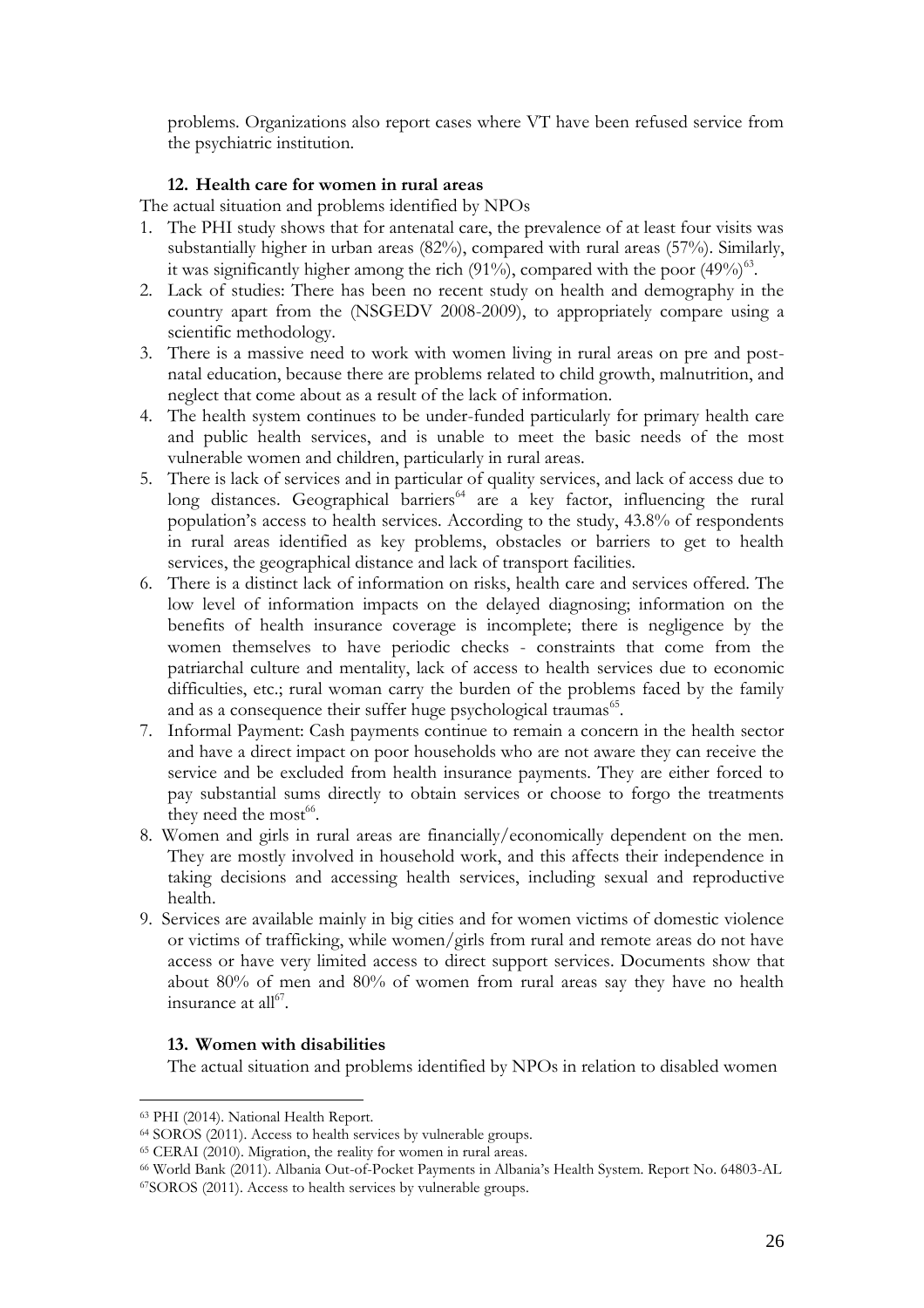- 1. Disabled people (DP) have limited access to most health services; therefore their needs for service and health care remain unmet.<sup>68</sup> Disabled women and girls are one of the most marginalized and subject to multiple discrimination. They are more likely to have more difficulties than men are. This gender gap is mainly due to the link between disability and aging, and the fact that women live longer and make up the majority of the elderly population $^{69}$ .
- 2. Statistics on violence relating to DP: Women with disabilities represented 2% of the reported cases of domestic violence in 2014, compared to 1% in 2013. Some cases go unreported because of the stigma of domestic violence, lack of knowledge of available resources and limited protection, as well as the accommodation options for all victims of domestic violence.
- 3. There are huge gaps in policies and the legislation in relation to women with disabilities<sup>70</sup>. NPOs point out that although there have been efforts to improve the legislation, the element of double discrimination against women with disabilities is neglected and overlooked, due to the disability and gender. In the field of health (legislation and policies) the disability issues in general and those related to women in particular are not mainstreamed.
- 4. The legal framework needs to be recognized and implemented by all responsible actors, but the law does not solve every problem. ADRF has raised the concern of financial support in the implementation of this Law and other bylaws<sup>71</sup>.
- 5. One of the most pressing issues for health centres, requiring serious and fast investment, is the reasonable adjustments for patients with disabilities<sup>72</sup>.
- 6. Reform of the current KMCAP commissions and establishment of multidisciplinary committees in accordance with the bio-psycho-social development model of the Convention on the Rights of PWD must be one of the priorities in implementing this law, as this can ensure that people with disabilities are not treated in a discriminatory manner.
- 7. Disabled women should be part of any strategy and action plan: The Action Plan of the Council of Europe for people with disabilities draws the attention to the specific needs of women with disabilities. In the area of health care, women with disabilities are still not part of the analysis on the reflection of gender in health policies, both in terms of acquiring health information, and provision of health care at all levels.
- 8. There is a lack of studies about the problems of women with disabilities.In various reports compiled by various organizations or institutions, women with disabilities are rarely mentioned.

### **14. Women from Roma and Egyptian communities**

The actual situation and problems identified by NPOs

- 1. A young population: According to INSTAT, based on the 2011 census, the Roma population is younger than other groups.
- 2. More diseases: Chronic diseases such as cardio-vascular diseases, rheumatism, diabetes and neurological and psychiatric diseases are significantly common among the Roma<sup>73</sup> population, based on the empirical data. Roma women are more

<sup>68</sup>http://www.ishp.gov.al/multimedia/Kalendari\_2013/Dita%20Boterore%20%20e%20Personave%20me %20Aftesi%20te%20Kufizuar.pdf

<sup>69</sup> INSTAT, UNFPA, UN WOMEN (2014). Gender perspective in Albania. Gender analysis of the results of the 2011 Census of Population and Housing.

<sup>70</sup> ADRF (2010). "Women with disabilities in Albania, included or forgotten? "

<sup>71</sup> ADRF (2014). The objectives of the government's program and disability plans. Survey report. Tirana 2014, page 23. This report was prepared with the support of Civil Rights Defenders.

<sup>72</sup> CFFESD (2014). Monitoring of primary health care services in Albania.

<sup>73</sup> UNDP (2012). Needs assessment study on Roma and Egyptian communities in Albania.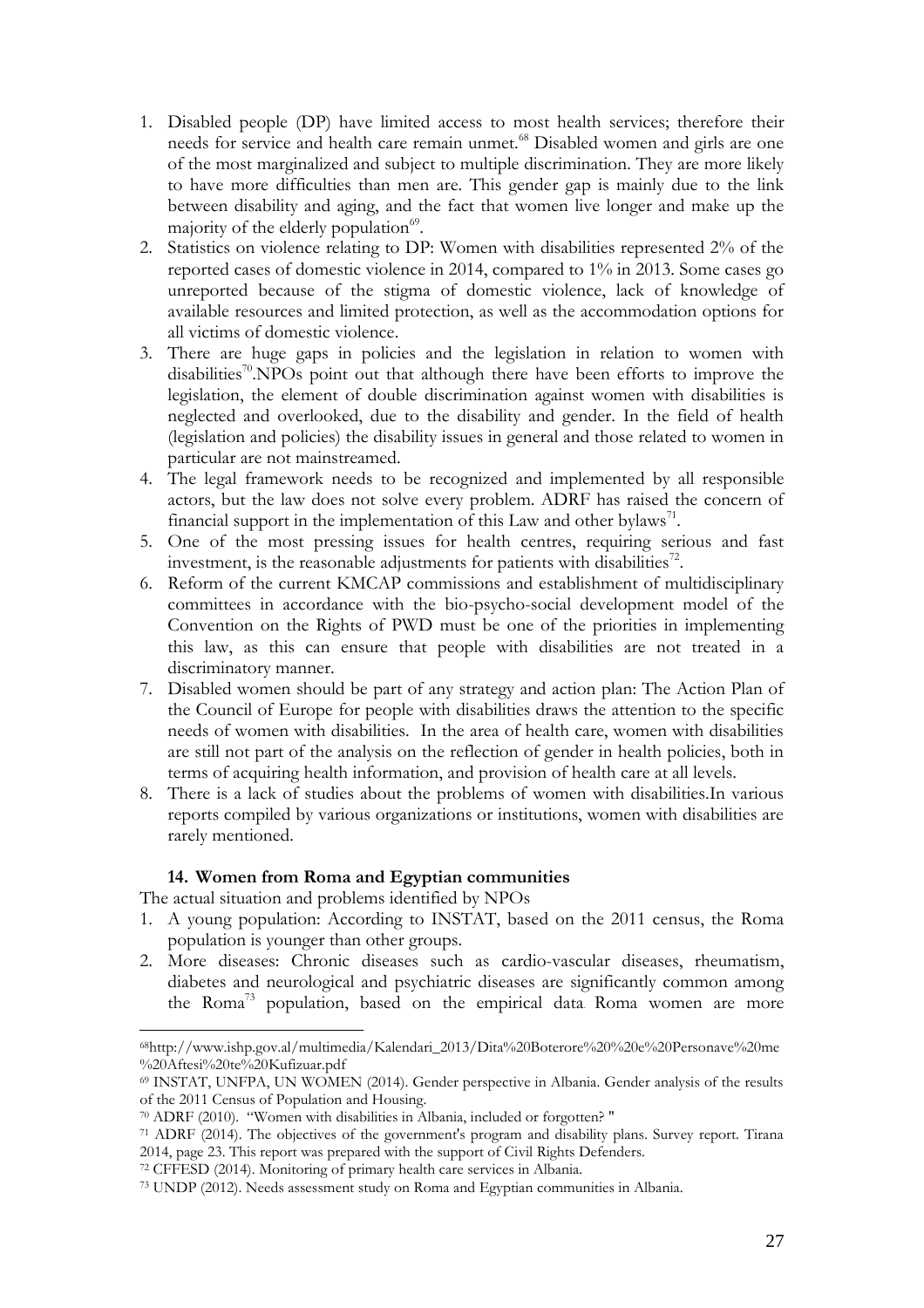susceptible to high blood pressure (26%) and long-term muscle and bone diseases (arthritis) 31%. Cases of tuberculosis, syphilis, hepatitis B and HIV/AIDS are more common among Roma than non-Roma population. In addition, a greater proportion of Roma families have members who suffer from disabilities<sup>74</sup>.

- 3. Discrimination of the Roma population is relatively high: According to reports, there is discrimination while using health care services.  $43\%$ <sup>75</sup> of the Roma respondents feel openly discriminated by health care providers<sup>76</sup>.
- 4. Health insurance and health cards: According to a UNDP study of 2014, 42% of Roma and 24% of Egyptians do not have health cards. Family poverty is one of the reasons. These families cannot pay for their health insurance.
- 5. Contraceptives: The majority has no knowledge on reproductive health<sup>77</sup>, pregnancy, childbirth and childcare. In 2011, the number of Roma and Egyptian individuals using contraceptives doubled (23% to 20% Roma and Egyptians), compared to 2003<sup>78</sup>. Knowledge on contraception received by the Roma and Egyptian girls is mainly from informal sources.
- 6. Health of pregnant women: The number of medical examinations during pregnancy or after birth is lower than the one recommended.
- 7. Termination of pregnancy: In the absence of family planning, the number of abortions for unwanted pregnancies remains high. This is shown in the survey done in the framework of the UNDP study. Almost 53% of Roma and 39% of Egyptian women have an abortion, while about  $3/4$  of them have two or more<sup>79</sup>.
- 8. Marriages under 18 years old are another great concern. Roma girls marry at a younger age and become mothers sooner than other ethnic groups. The Family Code stipulates that the age of consent for marriage is 18 years old. The court may allow underage marriages only "for important reasons"(Article 7, Family Code).
- 9. Low level of educational of the Roma and Egyptian women: This is another factor that negatively impacts their and their children's healthcare. The average level of education is minimal, where 55% of women over 15 years old have never attended school and only 18% have completed at least one year in compulsory education.
- 10. Lack of data: There is still a lack of comprehensive data in Albania regarding Roma and Egyptians women's health and child mortality.
- 11. Poverty, etc.: The causes of this inadequate health situation are associated with the poverty, poor living conditions and lack of basic infrastructure, limited access to health services, low level of education and some forms of discrimination.
- 12. Barriers identified in receiving healthcare services: There is limited access to information, quality and continuous health services, as well as free and timely health services; there is a lack of healthcare services in the communities where the Roma live; there is low level of education of Roma mothers which directly influences the growth and health of children; there is a stigma/stigmatization and prejudice from medical staff faced by Roma women; and there is a patriarchal and conservative mentality of men in Roma families, who do not allow women to access health services.

<sup>74</sup> Same as 138.

<sup>75</sup> INSTAT (2015): Roma and Egyptians in Albania: Socio-demographic profile and economic development, based on the 2011 Census.

<sup>76</sup> Same as 137.

<sup>77</sup> Knowledge about sexual and reproductive health education in obtained in the higher grades of the 9-year education, but many Roma girls leave school as soon as they complete lower grades.

<sup>78</sup> De Soto, H., Beddies, S., Gëdeshi, I. (2005). Roma and Egyptians in Albania: From social exclusion to social inclusion, The World Bank, Washington D.C.

<sup>79</sup> Same as 142.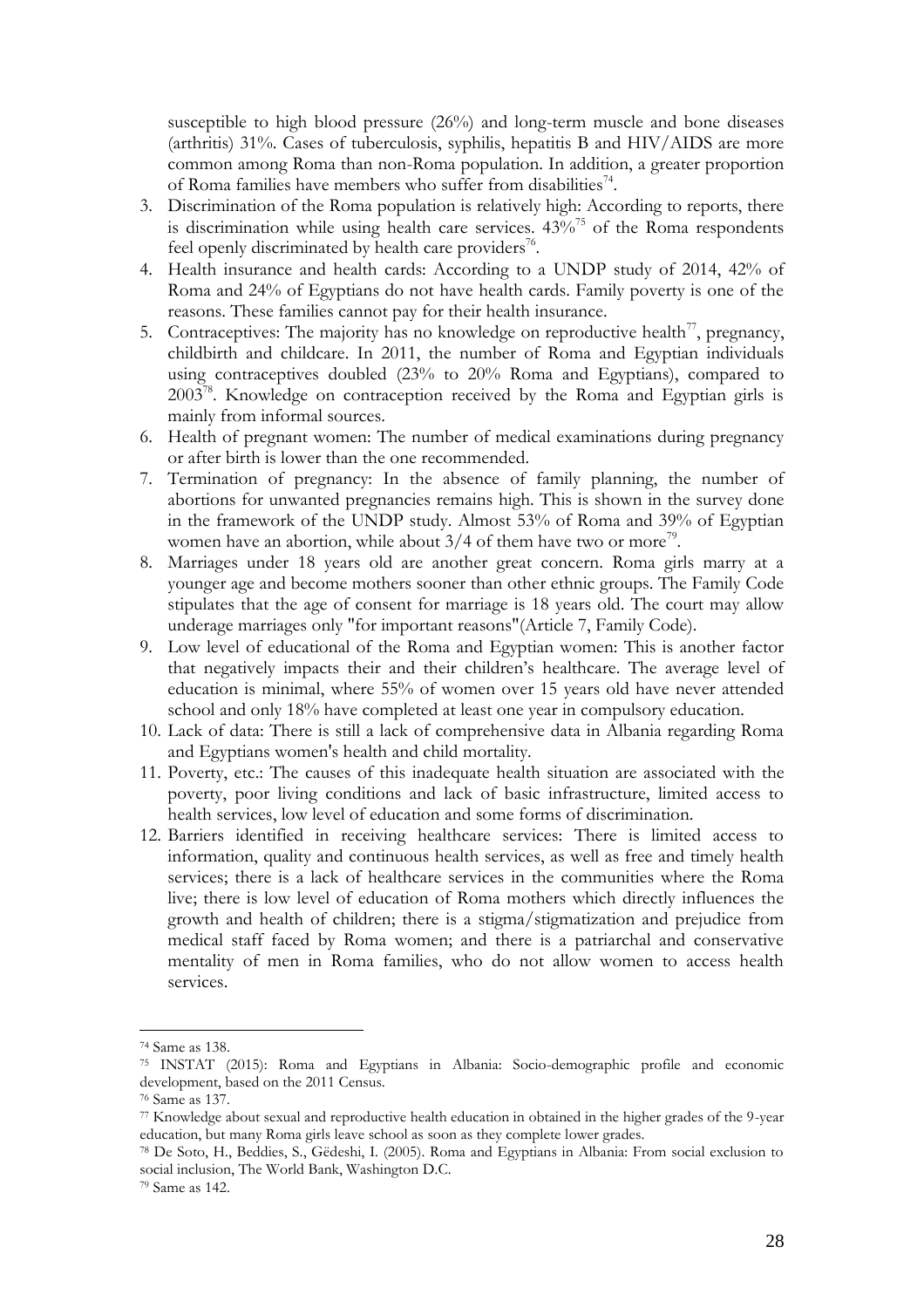## **15. The health of LGBTI and women LBT**

The actual situation and problems identified by NPOs

- 1. Homophobia and hatred: A 2014 report of Pink Embassy in Albania, homophobia exist not only in school or working environments, but also in the provision of public services such as health, education, etc. LGBTI people report that while receiving health services they face stigma and discrimination. It is reported that many people are stigmatized because of their sexual orientation or their gender identity and cannot fully enjoy universal human rights.
- 2. Discrimination against women: LBT Women face discrimination by medical staff because of their sexual orientation or gender identity, and lack of confidentiality, which in turn excludes the LBT women from the access to information and health services<sup>80</sup>.
- 3. Problems of regulatory framework in the field of health: Despite positive changes achieved in various aspects, legal and social, a lot remains to be done in terms of respecting the rights of LGBTI people in the country. According to the study<sup>81</sup>, the regulatory framework in the field of health does not have any categorization for various population groups when referring to the protection of rights and the equal provision of health care. For transgender/intersex people there is no provision of specific assistance related to gender change or other treatments associated with their special needs.
- 4. Knowledge of medical staff for specific needs: LGBTI people suffer from poor medical and psychological services and the Albanian medical system is unprepared to address the needs and problems of this community<sup>82</sup>. The general perception among respondents was that health professionals do not have knowledge on the specific health needs of LGBTI people, and the necessary skills needed to manage these needs in clinical practice<sup>83</sup>.
- 5. Health care for LBT women in the country does not exist: Current data<sup>84</sup> indicate that LBT women are not visible and their needs are not taken into account in the design of health policies, development of services and the provision of adequate health care. Health professionals have prejudices, which limit contact with patients and do not enable open communication between them.

### **16. The health of older women**

Actual situation and problems identified by NPOs

- 1. The third age 'is growing': The results of the census conducted by INSTAT in 2011 show that the proportion of elderly in the population has increased significantly over the past 10 years due to low birth rates and high overseas immigration of the young. In 2014, women on average lived longer than men by 3.9 years<sup>85</sup>.
- 2. Inappropriate treatment of the elderly and insufficient residential homes: Studies show that Albania does not offer acceptable medical and social treatment for the elderly. Wrong treatments even abuses of the elderly in nursing homes are a recurring

 $\overline{a}$ <sup>80</sup> Interviews with representatives of the association Pink Embassy/LGBT PRO Albania.

<sup>81</sup> Voko K (2013). Technical Report - Access to services and quality of health care for LGBT people in Albania. Alliance against LGBT discrimination, December 2013.

<sup>82</sup> Pink Embassy, Activity Report, June 2013 - December 2014, to: <http://www.pinkembassy.al/sites/default/files/uploade/Raporti%20Vjetor%20i%20Pink%202014.pdf>

<sup>83</sup> Voko K (2013). Technical Report - Access to services and quality of health care for LGBT people in Albania. Alliance against LGBT discrimination, December 2013.

<sup>84</sup> Voko K (2013). Technical Report - Access to services and quality of health care for LGBT people in Albania. Alliance against LGBT discrimination, December 2013.

<sup>85</sup> INSTAT (2015): Aging population: The situation of the elderly in Albania.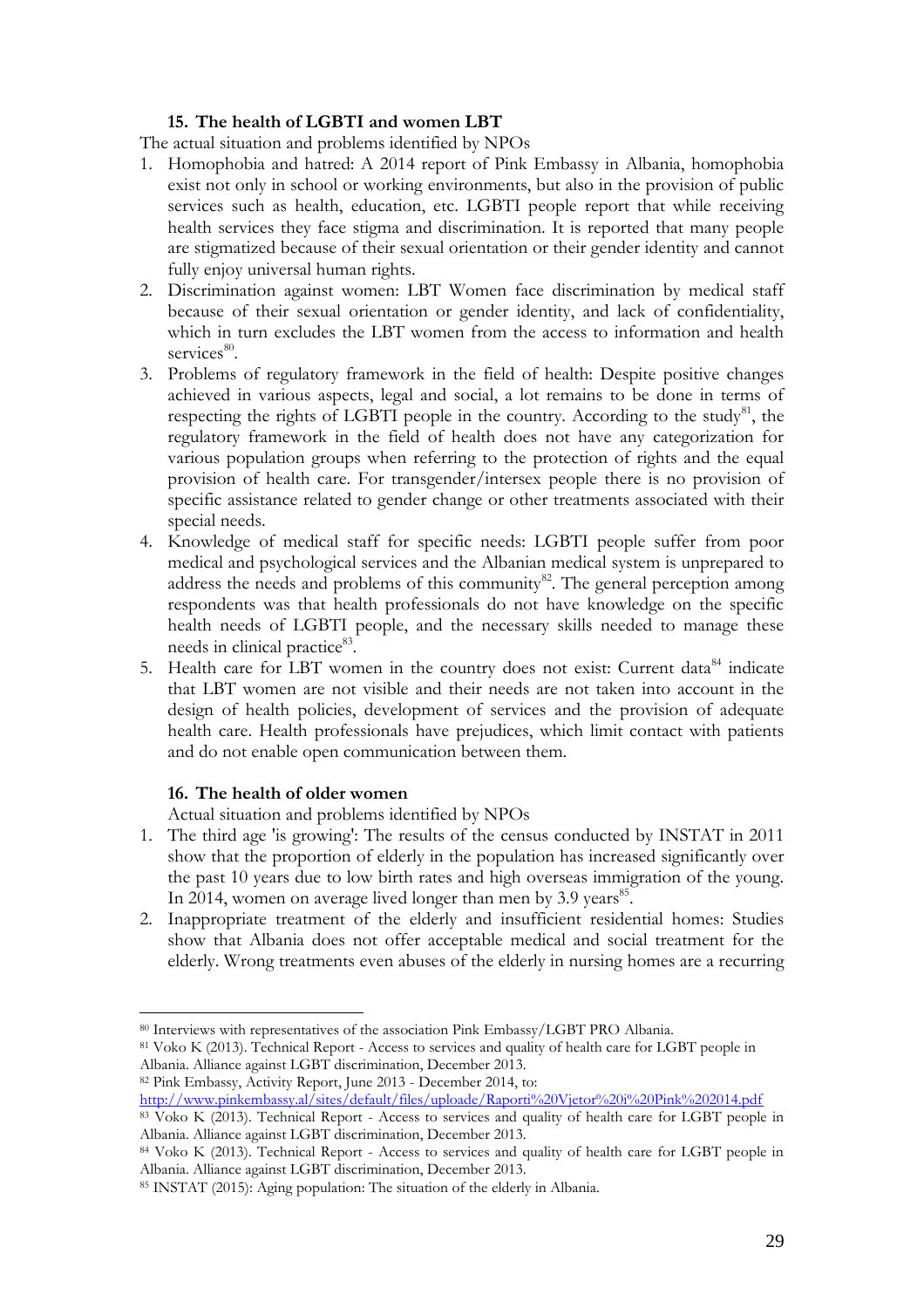theme repeating itself<sup>86</sup>. ASAG (Albanian Society for All Ages) finds that standards are at a bare minimum, given that day care centres are limited in Albania. In addition, shelters are few in number and do not meet the requests of an overwhelming number of elderly, who are often abandoned or abused by relatives or other persons<sup>87</sup>.

- 3. The elderly suffer from more than one chronic disease. They say they cannot afford to buy medicines and are often forced to take only a fraction of the medication, mainly reimbursed medication. On the other hand, the public healthcare system is unprepared to cope with the growing needs of the elderly<sup>88</sup>.
- 4. 27% of respondents interviewedstated that"Healthcare for the elderly is not available when they need it". Here is what an elderly Roma woman<sup>89</sup> from the Kinostudio area of Tirana said: "I am old and sick and suffer from many diseases; I can hardly walk and I have no energy to go to the nearest clinic. I do not have money to pay the doctor cash, therefore I go to the nearest pharmacy, the pharmacist gives me the medication and I do not have to pay the 200 ALL to the doctor".
- 5. There is lack of structures and NPOs to address the needs of the elderly and in particular the needs for health services.
- 6. NPOs for the elderly report that even the Agency for the Support of Civil Society (ASCS) has never had the elderly in its focus. There is a lack of projects and donations for the elderly.

### **Groups in Need**

#### **17. Women serving a prison sentence**

The actual situation and problems identified by NPOs

- 1. There is a lack of appropriate structures of professionals in some detention institutions, and as a consequence there is an absence of specialized services such as psychiatric, health, and psychosocial services, that are essential for the wellbeing and the human rights of people serving a prison sentence<sup>90</sup>.
- 2. The Ombudsman $91$  following and inspection of the rights of persons deprived of their liberty reports a lack of psychiatrists to follow cases of the mentally illand nonimplementation of the legislation on the quality of service provided by social and health carestaff.
- 3. NPOs report the case of a woman who was held in custody despite a request for her to serve the sentence at home due to a health condition. The woman was left for a long period in prison, and then released, which posed more of a risk for her health condition.
- 4. Agreements remain on paper only: The agreement between the Ministry of Justice and Ministry of Health to establish a Special Medical Institution, provided for in the Law No. 44/08.05.2012 "On Mental Health", aiming at housing and treatment of persons who have been issued a court order for "obligatory medication" and "temporary admission" has not been implemented.
- 5. There are a number of problems relating to the health of women serving a sentence such as lack of specialist doctors in the institutions and in particular gynaecologists; non-examination by doctors of cases when the detainee claims having health

<sup>86</sup> Friedrich-Ebert-Stiftung (2014). Care for the elderly.

<sup>87</sup> ASAG (2012). Aging, legislation assessment in Albania.

<sup>88</sup> UNFPA, NCSS (2015). Social profile of elderly people in Albania. Qualitative assessment.

<sup>89</sup>SOROS (2011). Access to health services by vulnerable groups.

<sup>90</sup> European Institute of Tirana: Protection of Human Rights in Albania: Monitoring Report 2011. On mental healthcare in the prison system, 2011.

<sup>91</sup> Ombudsman's Report, 2014